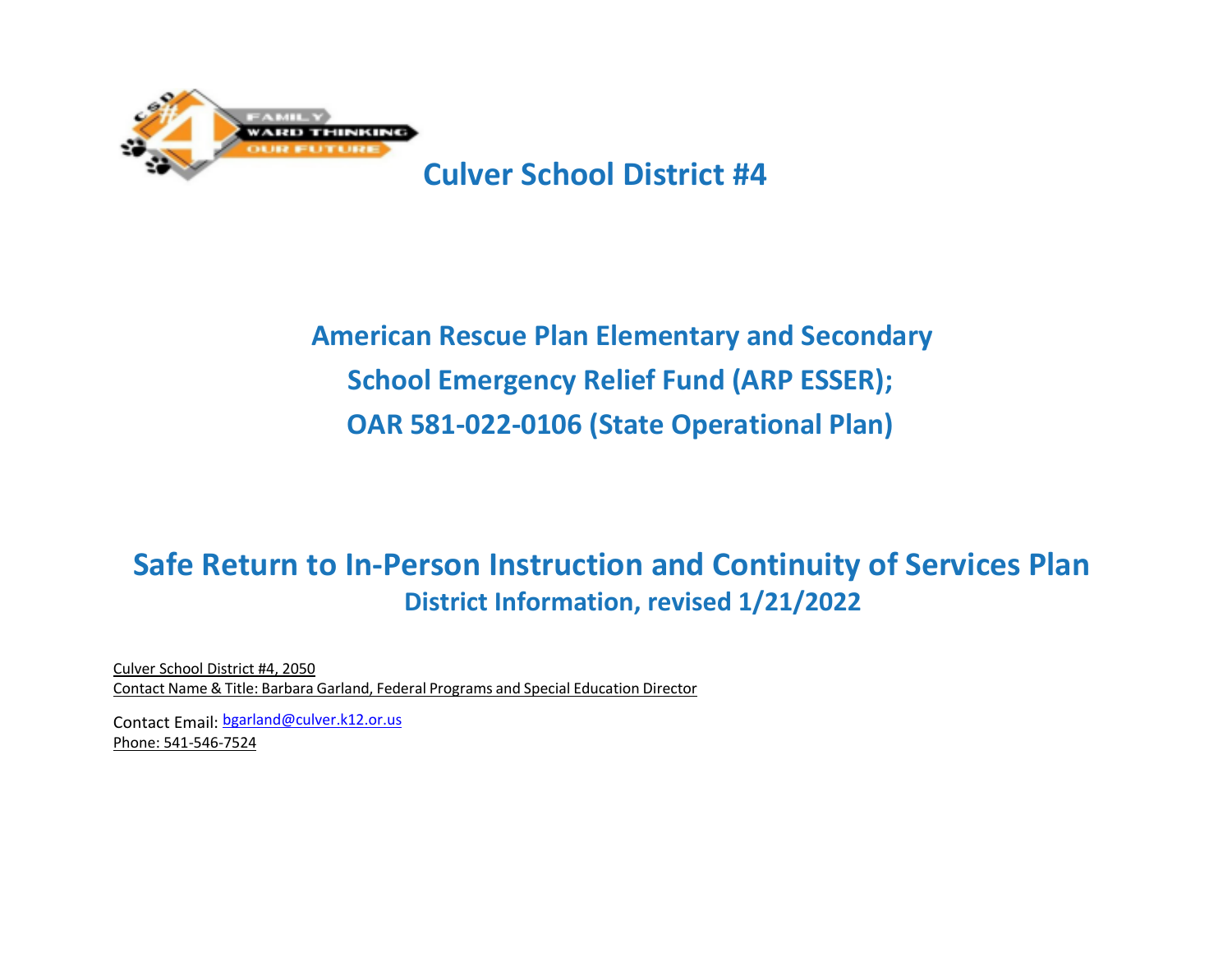# **Safe Return to In-Person Instruction and Continuity of Services Plan**

In order to best support students and families with the safest possible return to school for the 2021 school year, the Oregon Department of Education (ODE) has created an operational plan template to align guidance from the federal and state level in support of local decision-making and transparency of health and safety measures in the communities that school districts serve. The Safe Return to In-Person Instruction and Continuity of Services Plan serves the following purposes:

1) Replaces the Ready Schools, Safe Learners Operational Blueprint required under Executive Order 21-06; and 2)

Meets the requirements for:

- a. An operational plan required under OAR 581-022-0106(4), while aligning the CDC Guidance on School Reopening with the Ready Schools, Safe Learners Resiliency Framework for the 2021-22 School Year (RSSL Resiliency Framework);
- b. Section 2001(i)(1) of the ARP ESSER and the US Department of Education's Interim Final Requirements for Safe Return/Continuity of Services Plan; and
- c. Communicable Disease Plan and Isolation Plan under OAR 581-022-2220 (Division 22 requirements).

As districts plan and implement the recommendations in ODE's RSSL Resiliency Framework, they will need to consider a continuum of risk levels when all recommendations cannot be fully implemented. For example, universal correct wearing of face coverings between people is one of the most effective preventive measures. However, there will be times when this is not possible based on a specific interaction or a physical space limitation, such as during meal times. It will be necessary to consider and balance the mitigation strategies described to best protect health and safety while ensuring full time in person learning.

ODE remains committed to the guiding principles introduced in spring of 2020 to generate collective action and leadership for efforts to respond to COVID-19 across Oregon. These principles are updated to reflect the current context:

- **Ensure safety and wellness**. Prioritizing basic needs such as food, shelter, wellness, supportive relationships and support for mental, social, and emotional health of students and staff.
- **Center health and well-being**. Acknowledging the health and mental health impacts of this past year, commit to creating learning opportunities that foster creative expression, make space for reflection and connection, and center on the needs of the whole child rather than solely emphasizing academic achievement.
- **Cultivate connection and relationship**. Reconnecting with one another after a year of separation can occur through quality learning experiences and deep interpersonal relationships among families, students and staff.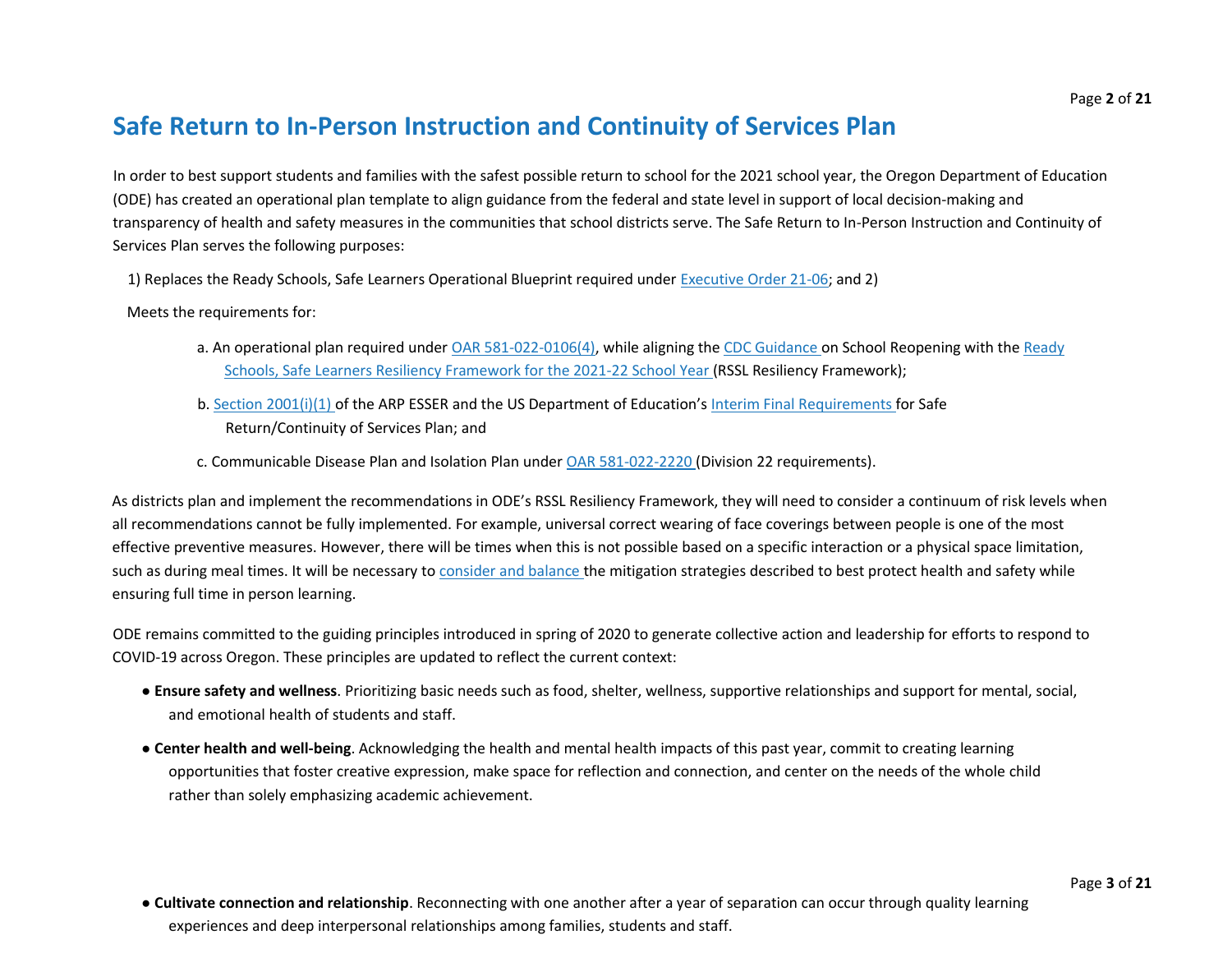- **Prioritize equity**. Recognize the disproportionate impact of COVID-19 on Black, American Indian/Alaska Native, and Latino/a/x, Pacific Islander communities; students experiencing disabilities; students living in rural areas; and students and families navigating poverty and houselessness. Apply an equity-informed, anti-racist, and anti-oppressive lens to promote culturally sustaining and revitalizing educational systems that support every child.
- **Innovate**. Returning to school is an opportunity to improve teaching and learning by iterating on new instructional strategies, rethinking learning environments, and investing in creative approaches to address unfinished learning.

*Continued on next page.*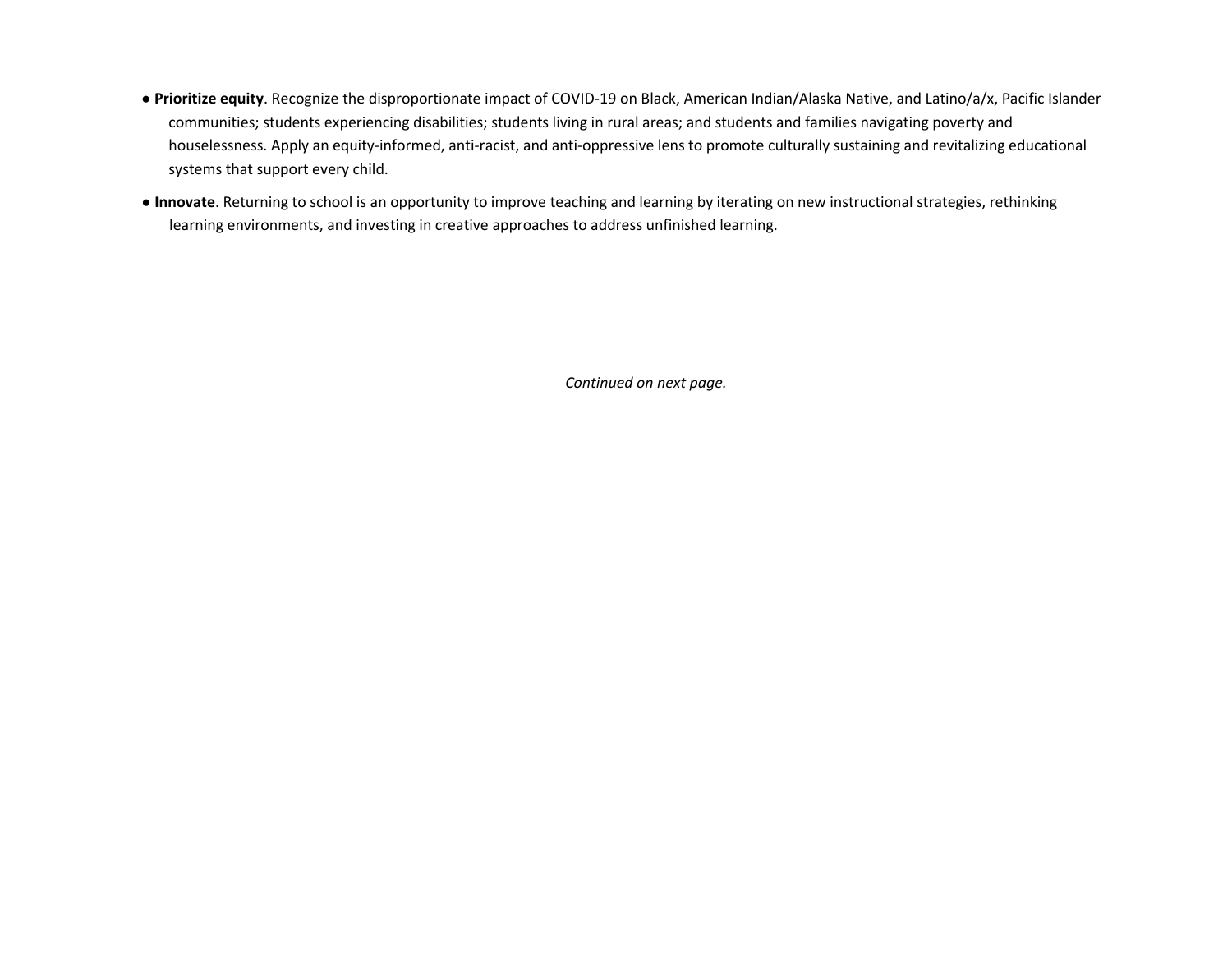## **Planning Mental Health Supports**

| <b>ARP ESSER &amp;</b><br>OAR 581-022-0106<br><b>Component</b>                             | Extent to which district has adopted policies, protocols,<br>or procedures and description of policies, protocols, or<br>procedures adopted to ensure continuity of services                                                                                                                                                                                                                                                                                                                                                                                                                                                                                                                                                                                                                                                                                                                                                                            | How do the district's policies, protocols, and<br>procedures center on equity?                                                                                                                                                                                                                                                                                                                                                                                                                                                                                                                                                                                                                                                                                                                                                                                                                                                                                                                                                                                                                                                                                                                                                                                                                                                                                                                                                                                                                                                                                                                                                                 |
|--------------------------------------------------------------------------------------------|---------------------------------------------------------------------------------------------------------------------------------------------------------------------------------------------------------------------------------------------------------------------------------------------------------------------------------------------------------------------------------------------------------------------------------------------------------------------------------------------------------------------------------------------------------------------------------------------------------------------------------------------------------------------------------------------------------------------------------------------------------------------------------------------------------------------------------------------------------------------------------------------------------------------------------------------------------|------------------------------------------------------------------------------------------------------------------------------------------------------------------------------------------------------------------------------------------------------------------------------------------------------------------------------------------------------------------------------------------------------------------------------------------------------------------------------------------------------------------------------------------------------------------------------------------------------------------------------------------------------------------------------------------------------------------------------------------------------------------------------------------------------------------------------------------------------------------------------------------------------------------------------------------------------------------------------------------------------------------------------------------------------------------------------------------------------------------------------------------------------------------------------------------------------------------------------------------------------------------------------------------------------------------------------------------------------------------------------------------------------------------------------------------------------------------------------------------------------------------------------------------------------------------------------------------------------------------------------------------------|
| for<br>Devote<br>time<br>students and staff to<br>build<br>and<br>connect<br>relationships | Culver School District is committed to promoting<br>educational systems that support every child's identity,<br>health and well-being, beauty, and strengths while<br>adhering to principles updated to reflect the current<br>context: * Ensure safety and wellness. Prioritizing basic<br>needs suchas food, shelter, wellness, supportive<br>relationships and support for mental, social, and<br>emotional health of students and staff. * Center health<br>and well-being. Acknowledging the health and mental<br>health impacts of this past year, commit to creating<br>learning opportunities that foster creative<br>expression, make space for reflection and connection,<br>and center on the needs of the whole child rather than<br>solely emphasizing academic achievement.<br>*Cultivate connection and relationship through quality<br>learning experiences and deep interpersonal<br>relationships among families, students and staff. | Culver School District will follow Oregon Department of<br>Education's and Oregon Health Authority's guidance to<br>the extent possible and is committed to promoting<br>educational systems that support every child's identity,<br>health and well being, beauty, and strengths.<br>The following principles are updated to reflect the<br>current context:<br>*Ensure safety and wellness. Prioritizing basic needs such as<br>food, shelter, wellness, supportive relationships and support<br>for mental, social, and emotional health of students and<br>staff.<br>*Center health and well-being. Acknowledging the health and<br>mental health impacts of this past year, commit to creating<br>learning opportunities that foster creative expression and<br>center on the needs of the whole child rather than solely<br>emphasizing academic achievement.<br>*Cultivate connection and relationship. Reconnecting with<br>one another after a year of separation can occur through<br>quality learning experiences and deep interpersonal<br>relationships among families, students and staff.<br>*Prioritize equity. Promote educational systems that support<br>every child's identity, health and well-being, beauty, and<br>strengths as well as promote culturally sustaining and<br>revitalizing educational systems that support every child.<br>*Innovate. Returning to school is an opportunity to improve<br>teaching and learning by iterating on new instructional<br>strategies, rethinking learning environments, and Culver<br>School District is investing in creative approaches to address<br>unfinished learning. |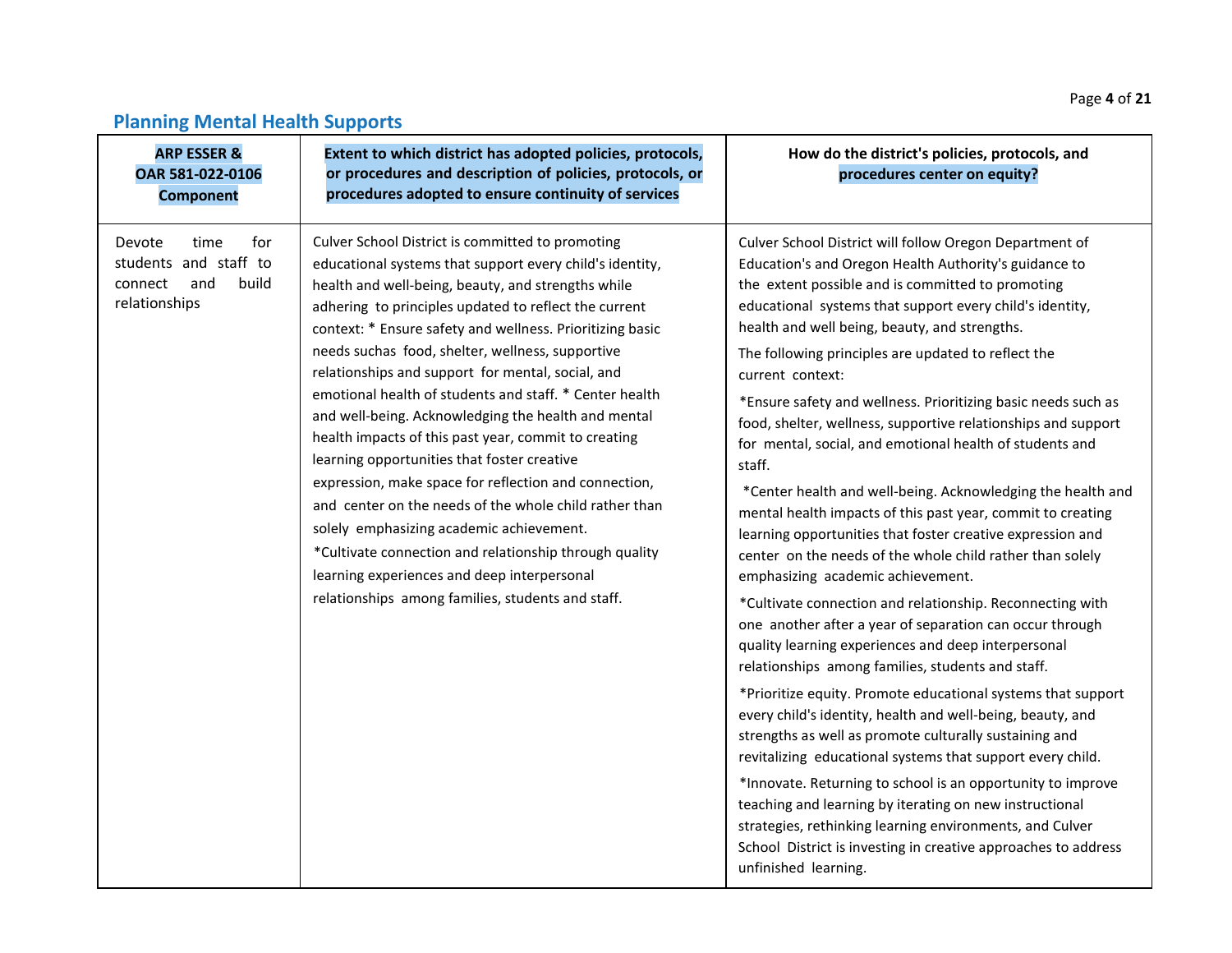| <b>ARP ESSER &amp;</b><br>OAR 581-022-0106<br><b>Component</b>                                                                                                    | Extent to which district has adopted policies, protocols,<br>or procedures and description of policies, protocols, or<br>procedures adopted to ensure continuity of services                                                                                                                                                                                                                                                                                                                                                                                                                                                                                                                                                                                                               | How do the district's policies, protocols, and<br>procedures center on equity?                                                                                                                                                                                                                                                                                                                                                                                                                                                                                                                                                                                                                                                                                                             |
|-------------------------------------------------------------------------------------------------------------------------------------------------------------------|--------------------------------------------------------------------------------------------------------------------------------------------------------------------------------------------------------------------------------------------------------------------------------------------------------------------------------------------------------------------------------------------------------------------------------------------------------------------------------------------------------------------------------------------------------------------------------------------------------------------------------------------------------------------------------------------------------------------------------------------------------------------------------------------|--------------------------------------------------------------------------------------------------------------------------------------------------------------------------------------------------------------------------------------------------------------------------------------------------------------------------------------------------------------------------------------------------------------------------------------------------------------------------------------------------------------------------------------------------------------------------------------------------------------------------------------------------------------------------------------------------------------------------------------------------------------------------------------------|
| Ample class time, and<br>private time if needed,<br>for creative<br>opportunities that allow<br>students and staff to<br>explore and<br>process their experiences | Culver School District is committed to promoting<br>educational systems that support every child's identity,<br>health and well-being, beauty, and strengths while<br>adhering to principles updated to reflect the current<br>context: * Ensure safety and wellness. Prioritizing basic<br>needs such as food, shelter, wellness, supportive<br>relationships and support for mental, social, and<br>emotional health of students and staff.<br>* Center health and well-being. Acknowledging the health and<br>mental health impacts of this past year, commit to creating<br>learning opportunities that foster creative expression, make<br>space for reflection and connection, and center on the needs<br>of the whole child rather than solely emphasizing academic<br>achievement. | Culver School District is committed to promoting<br>educational systems that support every child's identity,<br>health and well being, beauty, and strengths while<br>adhering to principles updated to reflect the current<br>context:<br>* Ensure safety and wellness. Prioritizing basic needs such as<br>food, shelter, wellness, supportive relationships and support<br>for mental, social, and emotional health of students and<br>staff. * Center health and well-being. Acknowledging the<br>health and mental health impacts of this past year, commit<br>to creating learning opportunities that foster creative<br>expression, make space for reflection and connection, and<br>center on the needs of the whole child rather than solely<br>emphasizing academic achievement. |

|                                            |                                                                                                                       | . USC U UI 44                                                                  |
|--------------------------------------------|-----------------------------------------------------------------------------------------------------------------------|--------------------------------------------------------------------------------|
| <b>ARP ESSER &amp;</b><br>OAR 581-022-0106 | Extent to which district has adopted policies, protocols,<br>or procedures and description of policies, protocols, or | How do the district's policies, protocols, and<br>procedures center on equity? |
| Component                                  | procedures adopted to ensure continuity of services                                                                   |                                                                                |
|                                            |                                                                                                                       |                                                                                |

Page **6** of **21**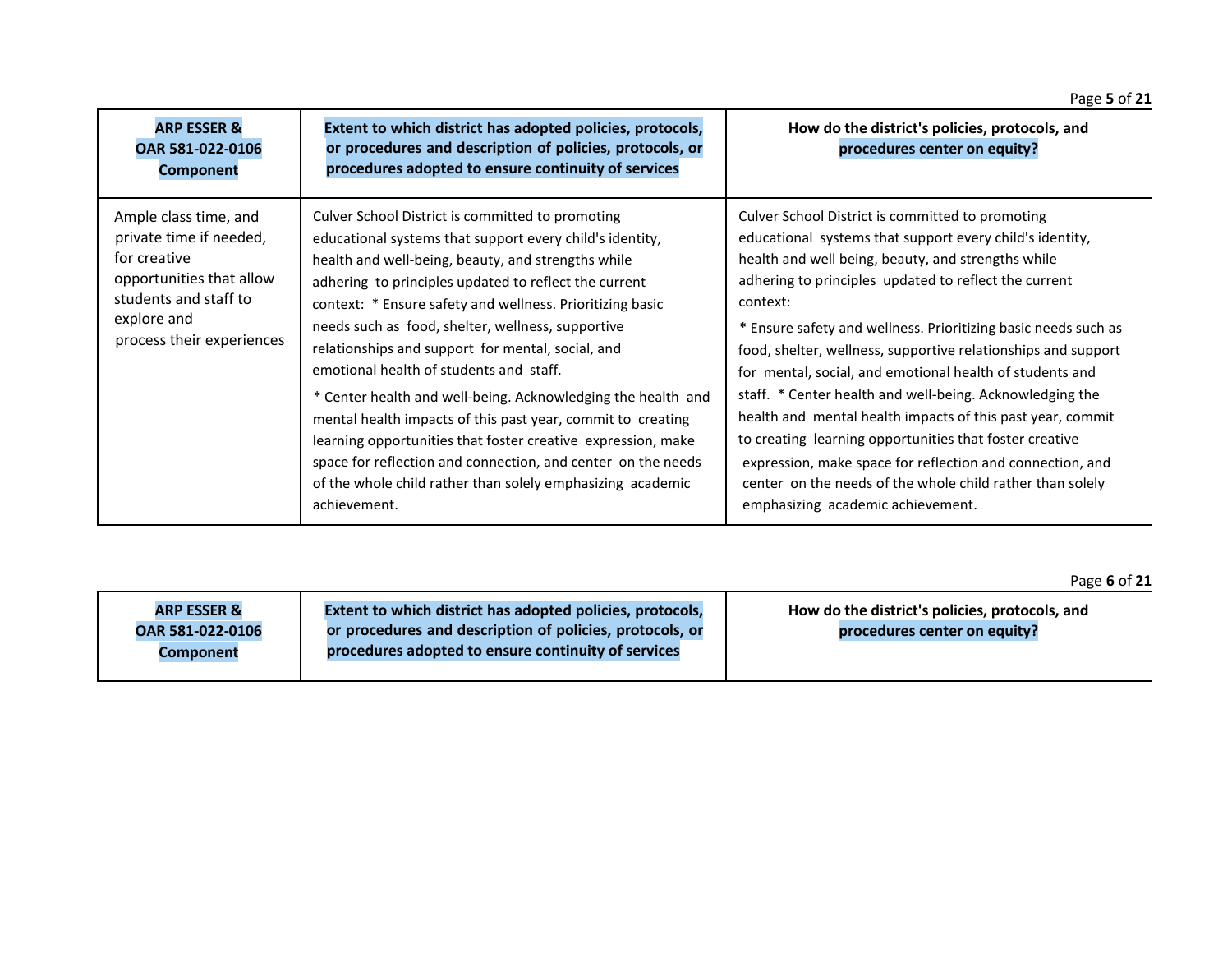Link staff, students and families with culturally relevant health and mental health services and supports

Culver School District is committed to promoting educational systems that support every child's identity, health and well-being, beauty, and strengths while adhering to principles updated to reflect the current context:

\* Ensure safety and wellness. Prioritizing basic needs such as food, shelter, wellness, supportive relationships and support for mental, social, and emotional health of students and staff.

\* Center health and well-being. Acknowledging the health and mental health impacts of this past year, commit to creating learning opportunities that foster creative

expression, make space for reflection and connection, and center on the needs of the whole child rather than solely emphasizing academic achievement.

Culver School District will follow Oregon Department of Education's and Oregon Health Authority's guidance to the extent possible and is committed to promoting educational systems that support every child's identity, health and well being, beauty, and strengths.

The following principles are updated to reflect the current context:

\*Ensure safety and wellness. Prioritizing basic needs such as food, shelter, wellness, supportive relationships and support for mental, social, and emotional health of students and staff.

\*Center health and well-being. Acknowledging the health and mental health impacts of this past year, commit to creating learning opportunities that foster creative expression and center on the needs of the whole child rather than solely emphasizing academic achievement.

\*Cultivate connection and relationship. Reconnecting with one another after a year of separation can occur through quality learning experiences and deep interpersonal relationships among families, students and staff. \*Prioritize equity. Promote educational systems that support every child's identity, health and well-being, beauty, and strengths as well as promote culturally sustaining and revitalizing educational systems that support every child. \*Innovate. Returning to school is an opportunity to improve teaching and learning by iterating on new instructional

strategies, rethinking learning environments, and Culver School District is investing in creative approaches to address unfinished learning.

\*We now have 3 full time counselors for 650 students as well as 1 full time behavior specialist to meet student needs.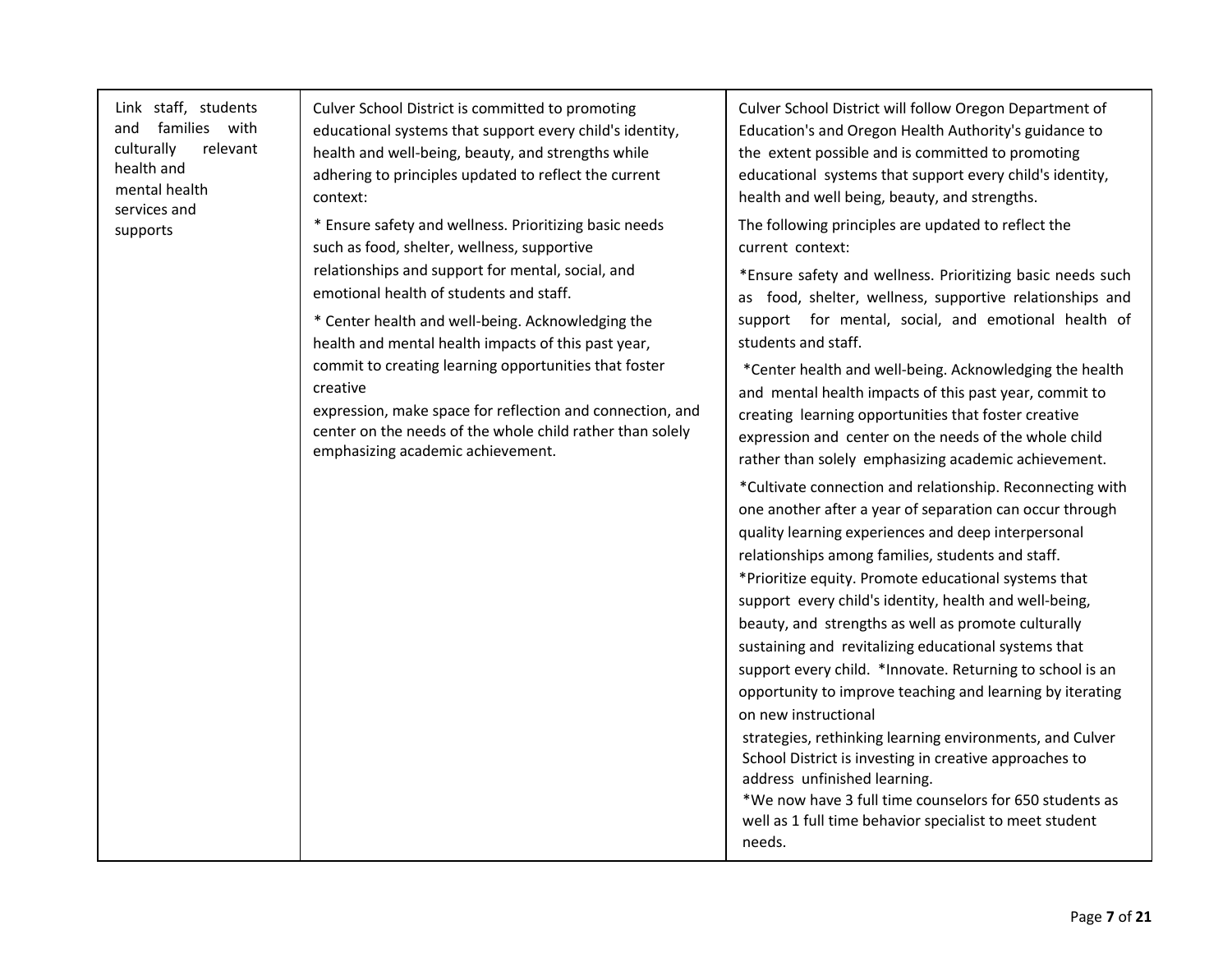| <b>ARP ESSER &amp;</b><br>OAR 581-022-0106<br><b>Component</b>               | Extent to which district has adopted policies, protocols,<br>or procedures and description of policies, protocols, or<br>procedures adopted to ensure continuity of services                                                                                                                                                                                                                                                                                                                                                                                                                                                                                                                                                                                    | How do the district's policies, protocols, and<br>procedures center on equity?                                                                                                                                                                                                             |
|------------------------------------------------------------------------------|-----------------------------------------------------------------------------------------------------------------------------------------------------------------------------------------------------------------------------------------------------------------------------------------------------------------------------------------------------------------------------------------------------------------------------------------------------------------------------------------------------------------------------------------------------------------------------------------------------------------------------------------------------------------------------------------------------------------------------------------------------------------|--------------------------------------------------------------------------------------------------------------------------------------------------------------------------------------------------------------------------------------------------------------------------------------------|
| Foster peer/student<br>lead initiatives on<br>wellbeing and mental<br>health | Culver School District will follow Oregon Department of<br>Education's and Oregon Health Authority's guidance to<br>the extent possible and is committed to promoting<br>educational systems that support every child's identity,<br>health and well being, beauty, and strengths.                                                                                                                                                                                                                                                                                                                                                                                                                                                                              | Culver School District will follow Oregon Department of<br>Education's and Oregon Health Authority's guidance to<br>the extent possible and is committed to promoting<br>educational systems that support every child's identity,<br>health and well being, beauty, and strengths.         |
|                                                                              | The following principles are updated to reflect the<br>current context:                                                                                                                                                                                                                                                                                                                                                                                                                                                                                                                                                                                                                                                                                         | The following principles are updated to reflect the<br>current context:                                                                                                                                                                                                                    |
|                                                                              | *Ensure safety and wellness. Prioritizing basic needs such<br>as food, shelter, wellness, supportive relationships and<br>support for mental, social, and emotional health of<br>students and staff.                                                                                                                                                                                                                                                                                                                                                                                                                                                                                                                                                            | *Ensure safety and wellness. Prioritizing basic needs such as<br>food, shelter, wellness, supportive relationships and support<br>for mental, social, and emotional health of students and<br>staff.                                                                                       |
|                                                                              | *Center health and well-being. Acknowledging the<br>health and mental health impacts of this past year,<br>commit to creating learning opportunities that foster<br>creative expression and center on the needs of the<br>whole child rather than solely emphasizing academic                                                                                                                                                                                                                                                                                                                                                                                                                                                                                   | *Center health and well-being. Acknowledging the health and<br>mental health impacts of this past year, commit to creating<br>learning opportunities that foster creative expression and<br>center on the needs of the whole child rather than solely<br>emphasizing academic achievement. |
|                                                                              | achievement. *Cultivate connection and relationship.<br>Reconnecting with one another after a year of<br>separation can occur through quality learning<br>experiences and deep interpersonal relationships<br>among families, students and staff.<br>*Prioritize equity. Promote educational systems that support<br>every child's identity, health and well-being, beauty, and<br>strengths as well as promote culturally sustaining and<br>revitalizing educational systems that support every child.<br>*Innovate. Returning to school is an opportunity to improve<br>teaching and learning by iterating on new instructional<br>strategies, rethinking learning environments, and Culver<br>School District is investing in creative approaches to address | *Cultivate connection and relationship. Reconnecting with<br>one another after a year of separation can occur through<br>quality learning experiences and deep interpersonal<br>relationships among families, students and staff.                                                          |
|                                                                              |                                                                                                                                                                                                                                                                                                                                                                                                                                                                                                                                                                                                                                                                                                                                                                 | *Prioritize equity. Promote educational systems that support<br>every child's identity, health and well-being, beauty, and<br>strengths as well as promote culturally sustaining and<br>revitalizing educational systems that support every child.                                         |
|                                                                              |                                                                                                                                                                                                                                                                                                                                                                                                                                                                                                                                                                                                                                                                                                                                                                 | *Innovate. Returning to school is an opportunity to improve<br>teaching and learning by iterating on new instructional<br>strategies, rethinking learning environments, and Culver<br>School District is investing in creative approaches to address<br>unfinished learning.               |
|                                                                              | unfinished learning.                                                                                                                                                                                                                                                                                                                                                                                                                                                                                                                                                                                                                                                                                                                                            | *We now have 3 full time counselors for 650 students as<br>well as 1 full time behavior specialist to meet student<br>needs.                                                                                                                                                               |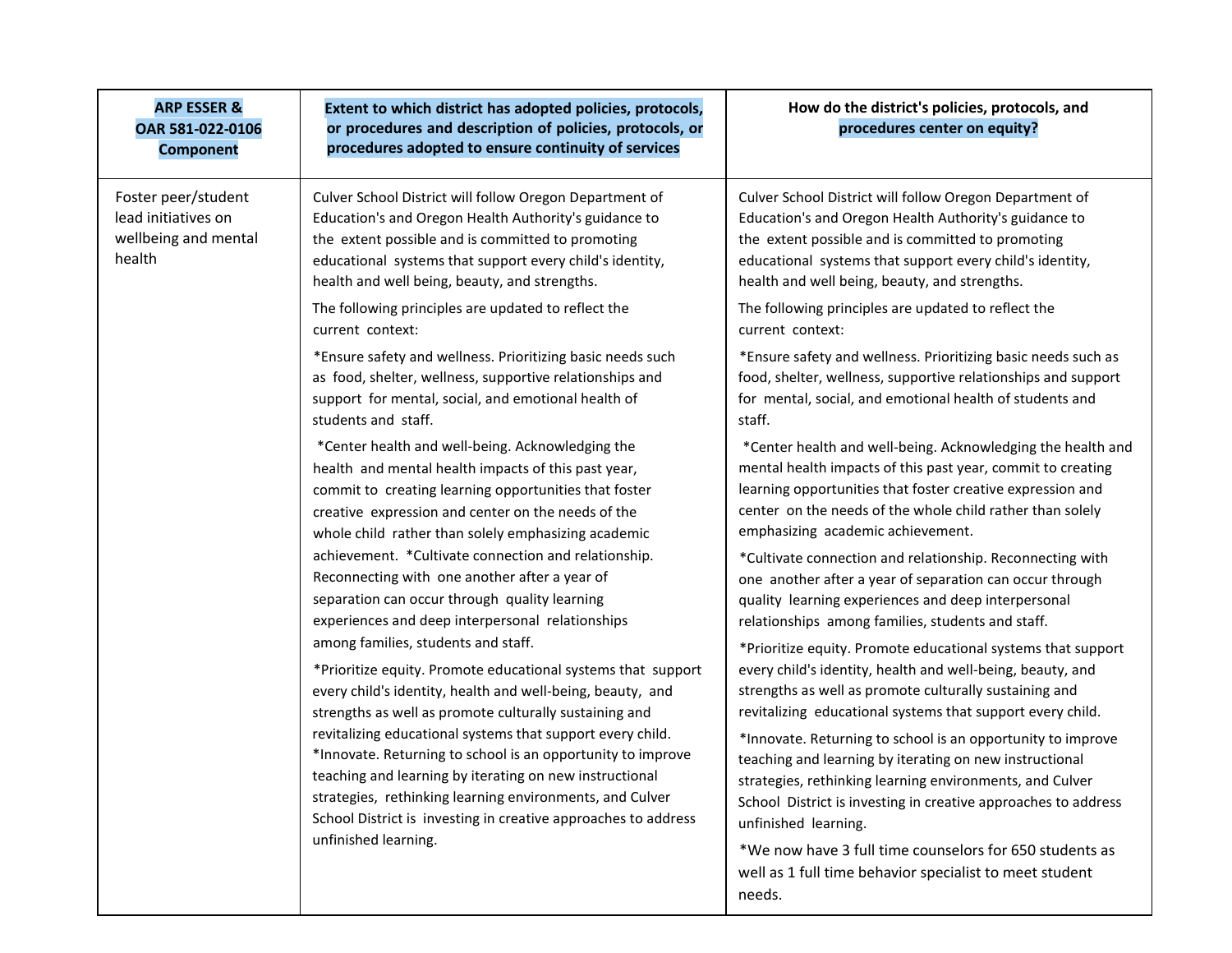### **Communicable Disease Management Plan**

Please provide a link to the district's **communicable disease management plan** that describes measures put in place to limit the spread of COVID-19 within school settings. (OAR 581-022-2220). The advised components of the plan and additional information are found in the Communicable Disease Management Plan section of the RSSL Resiliency Framework and meet the ESSER process requirements of "coordination with local public health authorities."

| <b>ARP ESSER Component</b>                                                                                  | Extent to which district has adopted policies, protocols,<br>or procedures and description of policies, protocols, or<br>procedures to ensure contintuity of services                                                                                                                                                                                                                                                                                                                                                                                                                                                                                                                                                                                                                                                                                                                                                                                                                                                                                                                                                   | How do the district's policies, protocols, and<br>procedures center on equity?                                                                                                                                                                                                                                                                                                                                                                                                                                                                                                                                                                                                                                                                                                                                                                                                                                                                                                                                                                                                                                                                                                                                                                                                                                                                                                                                                                                                                                                                                                                                                                                                                                                                     |
|-------------------------------------------------------------------------------------------------------------|-------------------------------------------------------------------------------------------------------------------------------------------------------------------------------------------------------------------------------------------------------------------------------------------------------------------------------------------------------------------------------------------------------------------------------------------------------------------------------------------------------------------------------------------------------------------------------------------------------------------------------------------------------------------------------------------------------------------------------------------------------------------------------------------------------------------------------------------------------------------------------------------------------------------------------------------------------------------------------------------------------------------------------------------------------------------------------------------------------------------------|----------------------------------------------------------------------------------------------------------------------------------------------------------------------------------------------------------------------------------------------------------------------------------------------------------------------------------------------------------------------------------------------------------------------------------------------------------------------------------------------------------------------------------------------------------------------------------------------------------------------------------------------------------------------------------------------------------------------------------------------------------------------------------------------------------------------------------------------------------------------------------------------------------------------------------------------------------------------------------------------------------------------------------------------------------------------------------------------------------------------------------------------------------------------------------------------------------------------------------------------------------------------------------------------------------------------------------------------------------------------------------------------------------------------------------------------------------------------------------------------------------------------------------------------------------------------------------------------------------------------------------------------------------------------------------------------------------------------------------------------------|
| Coordination with<br>local public health<br>authority(ies) including<br><b>Tribal health</b><br>departments | Culver School District will continue to monitor guidance<br>updates from the CDC, ODE, OHA, and JCPH to align this<br>recommendation framework as needed. Culver School<br>District's Operational Plan will be updated to reflect<br>changes.<br>Decisions about when or how Culver School District will<br>respond to an outbreak of COVID-19 involve collaboration<br>across multiple partners.<br>If part of or an entire school needs to close for in-person<br>instruction as a matter of public health, it is important that<br>educators, students, families and the general public have a<br>clear understanding of how decisions are made and who<br>makes those decisions.<br>When determining how to best support in-person learning<br>during the 2021-22 school year, Culver School District will<br>work in a collaborative manner with the school board,<br>school nurse, and Jefferson County Health Public Health<br>(JCPH) as the Local Public Health Authority (LPHA). JCPH is<br>a vital partner in advising and consulting on health and<br>safety concerns with Culver School District officials. | Culver School District will follow Oregon Department of Education's and<br>Oregon Health Authority's guidance to the extent possible and is<br>committed to promoting educational systems that support every child's<br>identity, health and well-being, beauty, and strengths.<br>The following principles are updated to reflect the current context:<br>*Ensure safety and wellness. Prioritizing basic needs such as food,<br>shelter, wellness, supportive relationships and support for mental,<br>social, and emotional health of students and staff.<br>*Center health and well-being. Acknowledging the health and mental<br>health impacts of this past year, commit to creating learning<br>opportunities that foster creative expression and center on the needs of<br>the whole child rather than solely emphasizing academic achievement.<br>*Cultivate connection and relationship. Reconnecting with one another<br>after a year of separation can occur through quality learning experiences<br>and deep interpersonal relationships among families, students and staff.<br>*Prioritize equity. Promote educational systems that support every<br>child's identity, health and well-being, beauty, and strengths as well as<br>promote culturally sustaining and revitalizing educational systems that<br>support every child.<br>*Innovate. Returning to school is an opportunity to improve teaching<br>and learning by iterating on new instructional strategies, rethinking<br>learning environments, and Culver School District is investing in creative<br>approaches to address unfinished learning.<br>https://www.culver.k12.or.us/sites/culver.k12.or.us/files/GBEB%20-<br>%20Communicable%20Diseases%20-%20Staff 0.pdf |

### Link: https://www.culver.k12.or.us/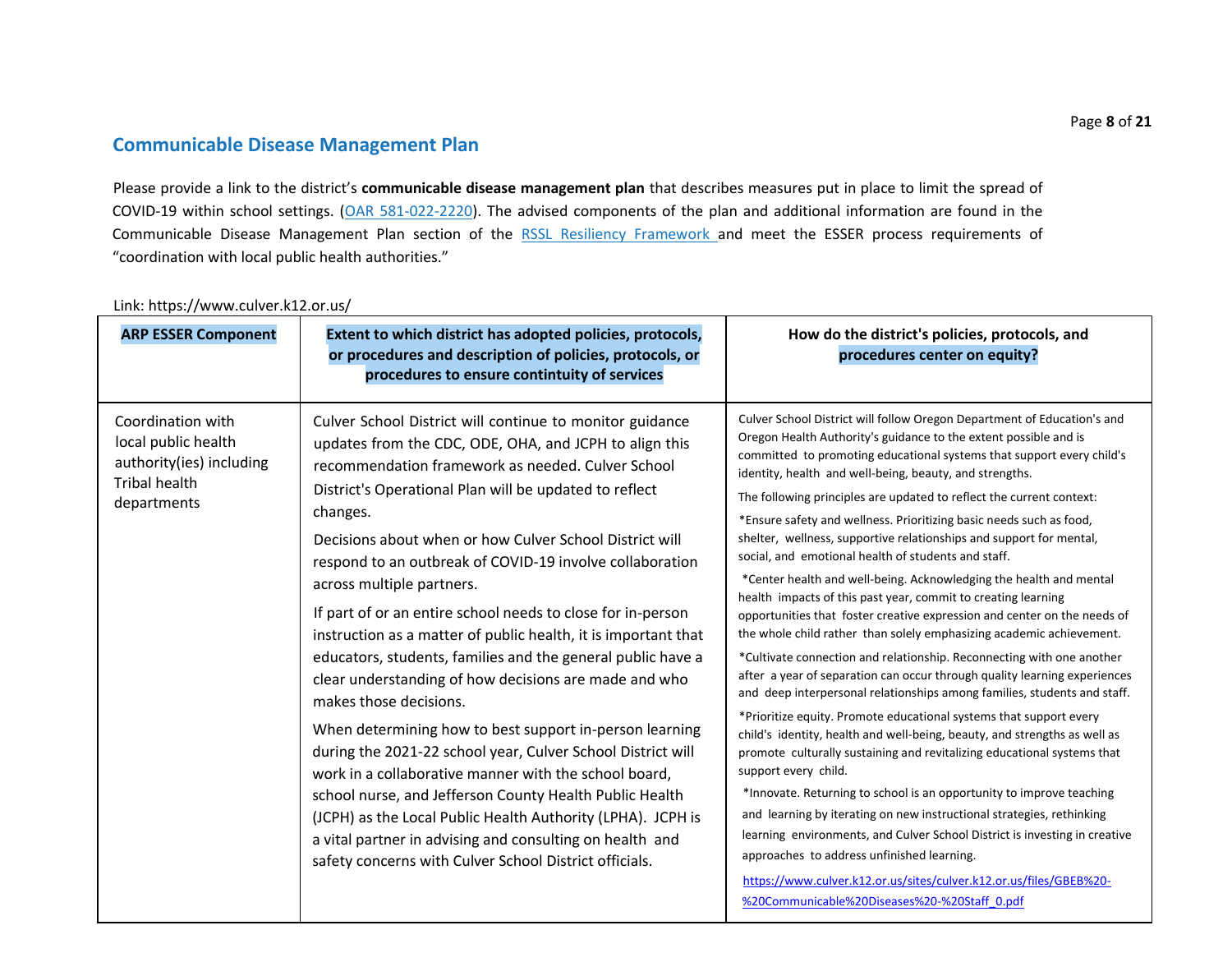### **Isolation Plan**

Please provide a link to the district's plan to **maintain health care and space** that is appropriately supervised and adequately equipped for providing first aid, and **isolates** the sick or injured child. (OAR 581-022-2220). If planning for this space is in your communicable disease management plan for COVID-19, please provide the page number. Additional information about the Isolation Plan can be found in the Isolation & Quarantine Protocols section of the RSSL Resiliency Framework.

Link: https://www.culver.k12.or.us/

*Continued on next page.*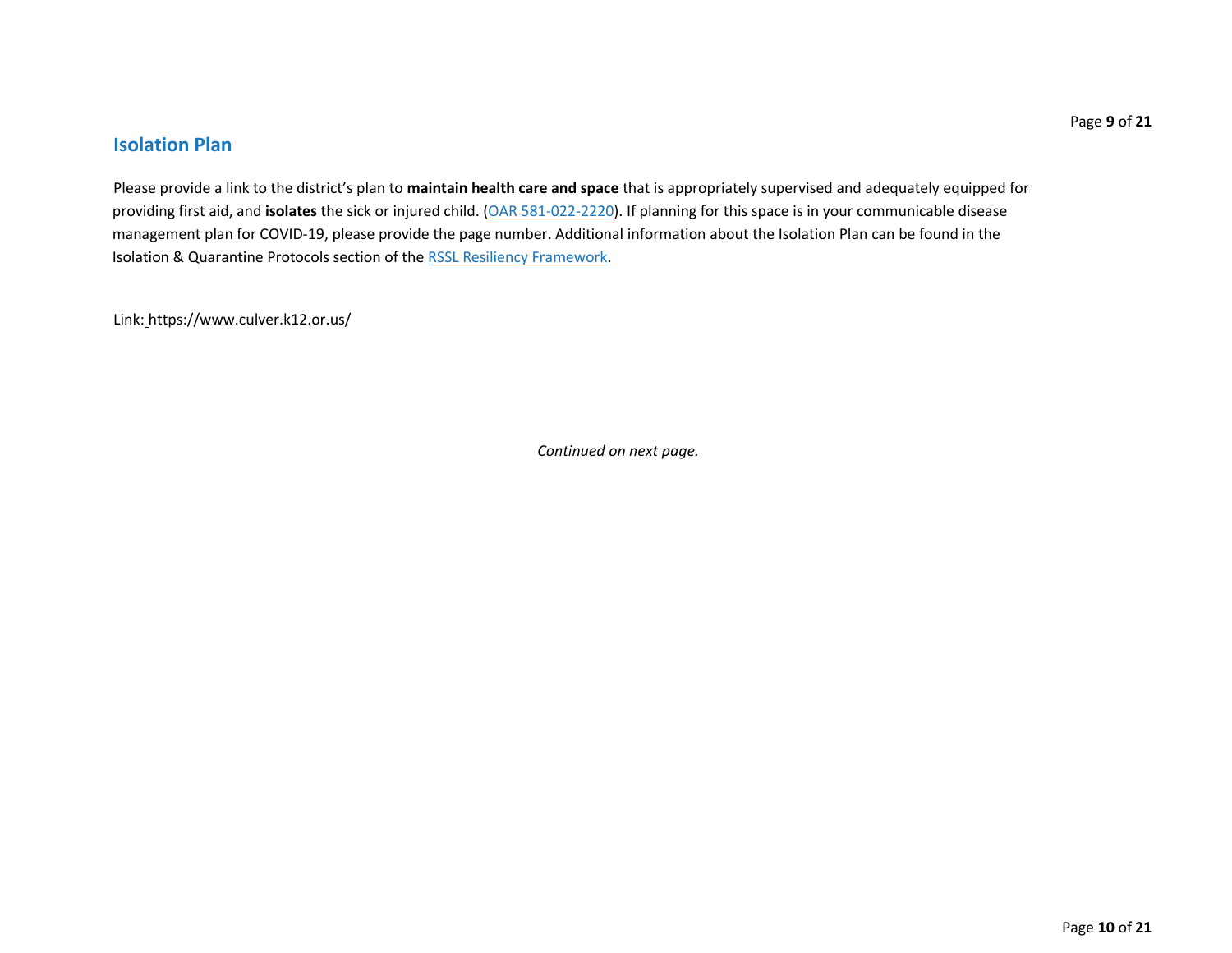### **Health and Safety Strategies**

School administrators are required to **exclude staff or students from school** whom they have reason to suspect have been exposed to COVID-19. (OAR 333-019-0010)

Please complete the table below to include the extent to which the district has adopted policies and the description of each policy for each health and safety strategy. In developing the response, please review and consider the CDC guidance and the RSSL Resiliency Framework for each health and safety strategy. Additional documents to support district and school planning are available on the ODE Ready Schools, Safe Learners website.

| <b>Health and</b>                                                                         | Extent to which district has adopted policies, protocols,                                                                                                                                                                                                                                                                                                                                                                                                                                                                   | How do the district's policies, protocols, and                                                                                                                                                                                                                                                                                                                                                                                                                                                                                                                                                                                                                                                                                                                                                                                                                                                                                                                                                                                                                                                                                                                                                                                                                                                                                                                                                                                                                                                                                                                                                                                      |
|-------------------------------------------------------------------------------------------|-----------------------------------------------------------------------------------------------------------------------------------------------------------------------------------------------------------------------------------------------------------------------------------------------------------------------------------------------------------------------------------------------------------------------------------------------------------------------------------------------------------------------------|-------------------------------------------------------------------------------------------------------------------------------------------------------------------------------------------------------------------------------------------------------------------------------------------------------------------------------------------------------------------------------------------------------------------------------------------------------------------------------------------------------------------------------------------------------------------------------------------------------------------------------------------------------------------------------------------------------------------------------------------------------------------------------------------------------------------------------------------------------------------------------------------------------------------------------------------------------------------------------------------------------------------------------------------------------------------------------------------------------------------------------------------------------------------------------------------------------------------------------------------------------------------------------------------------------------------------------------------------------------------------------------------------------------------------------------------------------------------------------------------------------------------------------------------------------------------------------------------------------------------------------------|
| <b>Safety Strategy</b>                                                                    | or procedures and description thereof                                                                                                                                                                                                                                                                                                                                                                                                                                                                                       | procedures center on equity?                                                                                                                                                                                                                                                                                                                                                                                                                                                                                                                                                                                                                                                                                                                                                                                                                                                                                                                                                                                                                                                                                                                                                                                                                                                                                                                                                                                                                                                                                                                                                                                                        |
| <b>COVID-19 vaccinations</b><br>to educators, other<br>staff, and students if<br>eligible | Culver School District supports families and feel that every<br>decision regarding the health and safety of their child(ren)<br>needs to be given to families.<br>We trust that families should be the decision makers<br>in determining what they feel is best for their<br>child(ren) for vaccinations.<br>When requested, information will be provided to families,<br>educators, and other staff as to available resources (COVID-<br>19 testing, vaccinations, etc.) through Jefferson County<br>Public Health (JCPH). | Culver School District will follow Oregon Department of Education's<br>and Oregon Health Authority's guidance to the extent possible and is<br>committed to promoting educational systems that support every<br>child's identity, health and well-being, beauty, and strengths.<br>The following principles are updated to reflect the current<br>context: *Ensure safety and wellness. Prioritizing basic needs<br>such as food, shelter, wellness, supportive relationships and<br>support for mental, social, and emotional health of students and<br>staff.<br>*Center health and well-being. Acknowledging the health and<br>mental health impacts of this past year, commit to creating learning<br>opportunities that foster creative expression and center on the needs<br>of the whole child rather than solely emphasizing academic<br>achievement. * Cultivate connection and relationship. Reconnecting<br>with one another after a year of separation can occur through quality<br>learning experiences and deep interpersonal relationships among<br>families, students and staff.<br>*Prioritize equity. Promote educational systems that support every<br>child's identity, health and well-being, beauty, and strengths as well<br>as promote culturally sustaining and revitalizing educational<br>systems that support every child.<br>*Innovate. Returning to school is an opportunity to improve teaching<br>and learning by iterating on new instructional strategies, rethinking<br>learning environments, and Culver School District is investing in<br>creative approaches to address unfinished learning. |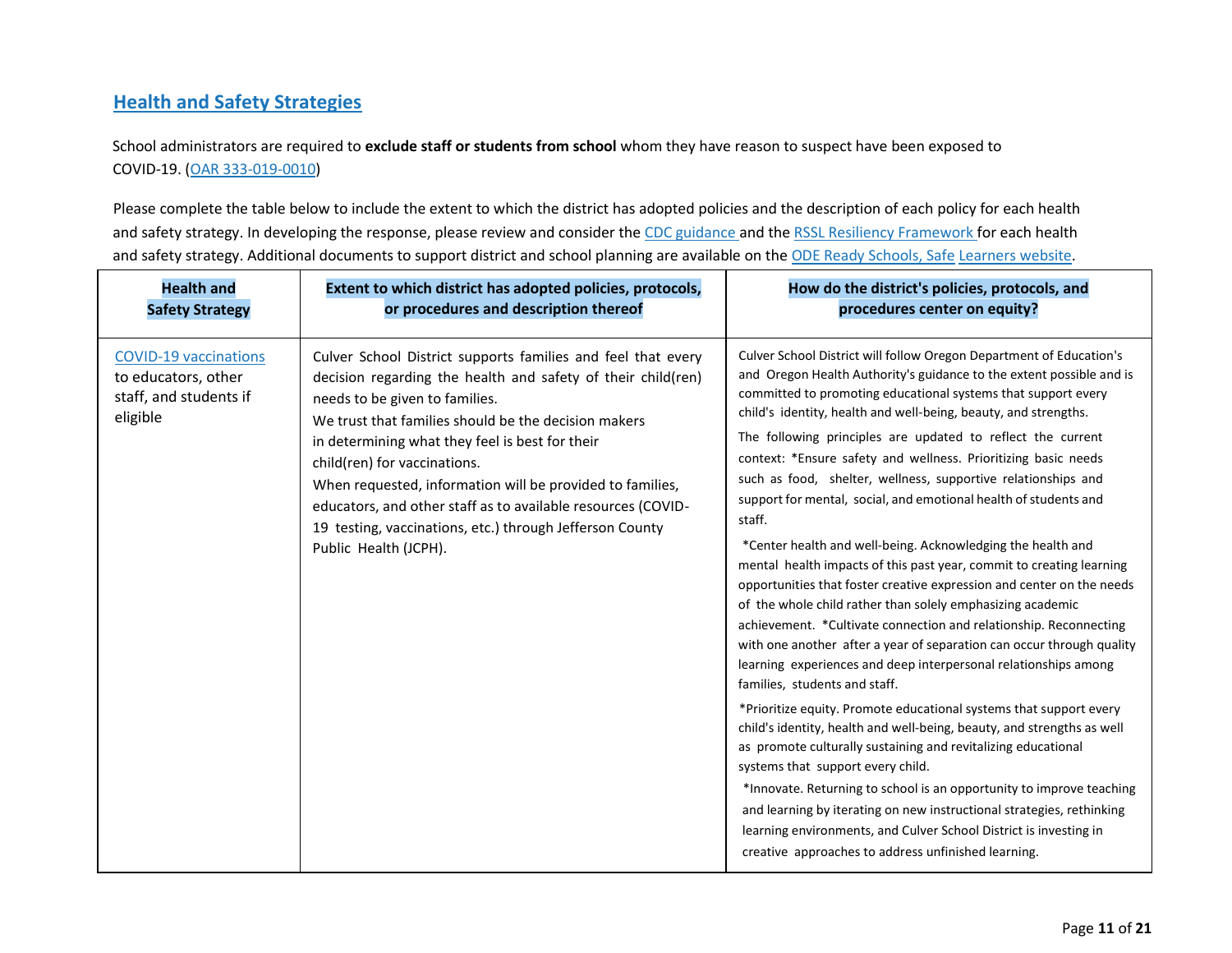| <b>Health and</b><br><b>Safety Strategy</b>        | Extent to which district has adopted policies, protocols,<br>or procedures and description thereof                                                                                                                                                                                                                                                                                                                                                                                                                                       | How do the district's policies, protocols, and<br>procedures center on equity?                                                                                                                                                                                                                                                                                                                                                                                                                                                                                                                                                                                                                                                                                                                                                                                                                                                                                                                                                                                                                                                                                                                                                                                                                                                                                                                                                                                                                                                                           |
|----------------------------------------------------|------------------------------------------------------------------------------------------------------------------------------------------------------------------------------------------------------------------------------------------------------------------------------------------------------------------------------------------------------------------------------------------------------------------------------------------------------------------------------------------------------------------------------------------|----------------------------------------------------------------------------------------------------------------------------------------------------------------------------------------------------------------------------------------------------------------------------------------------------------------------------------------------------------------------------------------------------------------------------------------------------------------------------------------------------------------------------------------------------------------------------------------------------------------------------------------------------------------------------------------------------------------------------------------------------------------------------------------------------------------------------------------------------------------------------------------------------------------------------------------------------------------------------------------------------------------------------------------------------------------------------------------------------------------------------------------------------------------------------------------------------------------------------------------------------------------------------------------------------------------------------------------------------------------------------------------------------------------------------------------------------------------------------------------------------------------------------------------------------------|
| Universal and correct<br>wearing of face coverings | For the 2021-22 school year, Culver School District will<br>make decisions with their board to determine local<br>implementation of most COVID-19 mitigation measures,<br>as laid out in 'Ready Schools, Safe Learners Resiliency<br>Framework for the 2021-22 School Year'.<br>Consistent with Oregon Administrative Rules (OAR 333-<br>019-0-1015), face coverings are required in all indoor<br>school settings, for all individuals two years and older,<br>including all students, staff, contractors, volunteers, and<br>visitors. | Culver School District will follow Oregon Department of<br>Education's and Oregon Health Authority's guidance to the<br>extent possible and is committed to promoting educational<br>systems that support every child's identity, health and well-<br>being, beauty, and strengths.<br>The following principles are updated to reflect the current<br>context:<br>*Ensure safety and wellness. Prioritizing basic needs such<br>as food, shelter, wellness, supportive relationships and<br>support for mental, social, and emotional health of<br>students and staff.<br>*Center health and well-being. Acknowledging the health<br>and mental health impacts of this past year, commit to<br>creating learning opportunities that foster creative<br>expression and center on the needs of the whole child<br>rather than solely emphasizing academic achievement.<br>*Cultivate connection and relationship. Reconnecting with<br>one another after a year of separation can occur through<br>quality learning experiences and deep interpersonal<br>relationships among families, students and staff.<br>*Prioritize equity. Promote educational systems that<br>support every child's identity, health and well-being,<br>beauty, and strengths as well as promote culturally<br>sustaining and revitalizing educational systems that<br>support every child.<br>*Innovate. Returning to school is an opportunity to improve<br>teaching and learning by iterating on new instructional<br>strategies, rethinking learning environments, and Culver |
|                                                    |                                                                                                                                                                                                                                                                                                                                                                                                                                                                                                                                          | School District is investing in creative approaches to address<br>unfinished learning.                                                                                                                                                                                                                                                                                                                                                                                                                                                                                                                                                                                                                                                                                                                                                                                                                                                                                                                                                                                                                                                                                                                                                                                                                                                                                                                                                                                                                                                                   |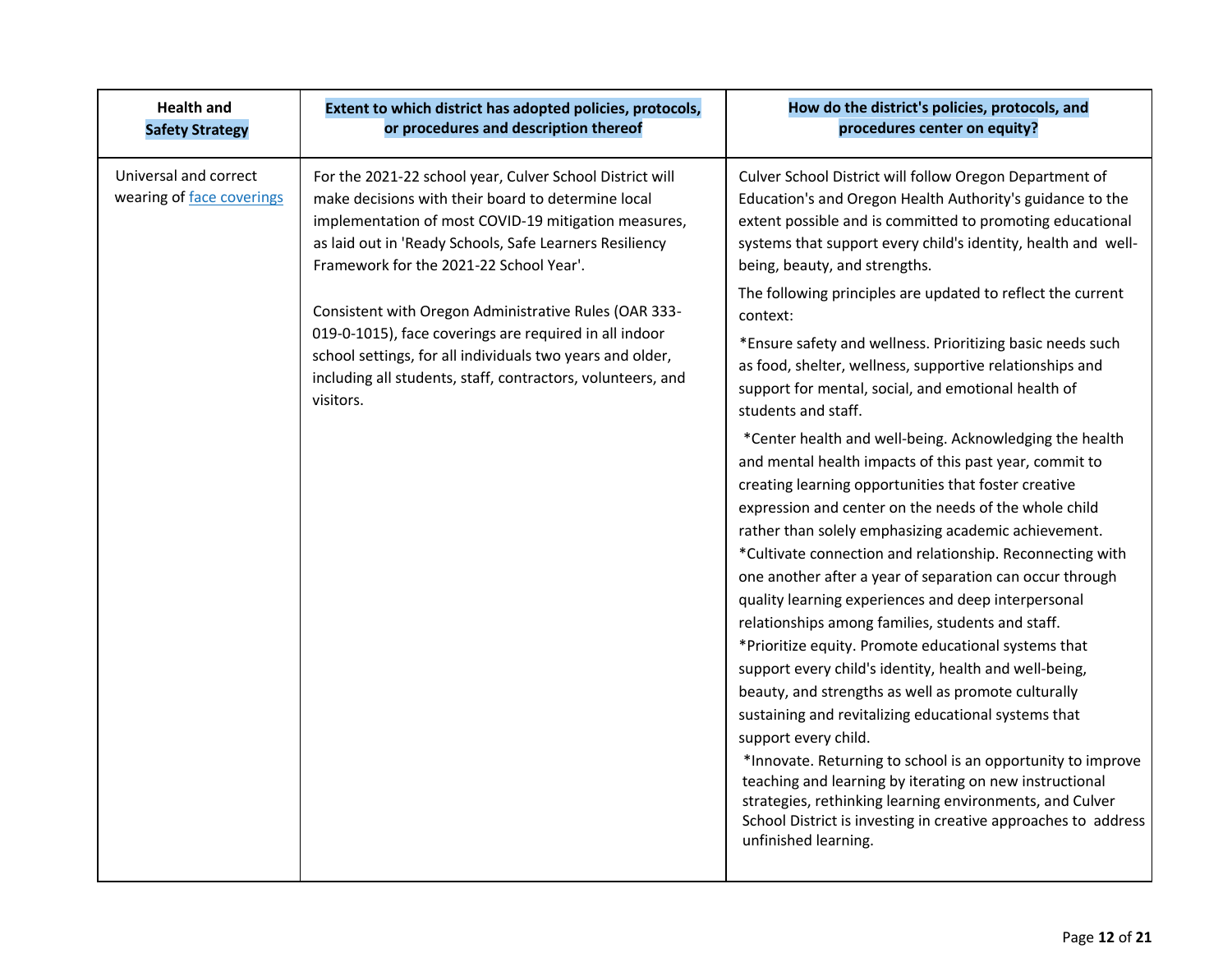| <b>Health and</b>                           | Extent to which district has adopted policies, protocols,                                                                                                                                                                                                                                                                                                                                                                                                                                                                                                                                                                                                                                                                                                                                                                                                                                                                                                                                                                                                                                                                                                                                                                                                                                                                                                                                                                                                                                                                                                                                                                                                                                                                                                                                                                                                                                                                                                                                                                                                                                                                                                                                                                                                                                                                                                                                                                                                                                                                                                                                             | How do the district's policies, protocols, and                                                                                                                                                                                                                                                                                                                                                                                                                                                                                                                                                                                                                                                                                                                                                                                                                                                                                                                                                                                                                                                                                                                                                                                                                                                                                                                                                                                                                                                                                                                                                                                                 |
|---------------------------------------------|-------------------------------------------------------------------------------------------------------------------------------------------------------------------------------------------------------------------------------------------------------------------------------------------------------------------------------------------------------------------------------------------------------------------------------------------------------------------------------------------------------------------------------------------------------------------------------------------------------------------------------------------------------------------------------------------------------------------------------------------------------------------------------------------------------------------------------------------------------------------------------------------------------------------------------------------------------------------------------------------------------------------------------------------------------------------------------------------------------------------------------------------------------------------------------------------------------------------------------------------------------------------------------------------------------------------------------------------------------------------------------------------------------------------------------------------------------------------------------------------------------------------------------------------------------------------------------------------------------------------------------------------------------------------------------------------------------------------------------------------------------------------------------------------------------------------------------------------------------------------------------------------------------------------------------------------------------------------------------------------------------------------------------------------------------------------------------------------------------------------------------------------------------------------------------------------------------------------------------------------------------------------------------------------------------------------------------------------------------------------------------------------------------------------------------------------------------------------------------------------------------------------------------------------------------------------------------------------------------|------------------------------------------------------------------------------------------------------------------------------------------------------------------------------------------------------------------------------------------------------------------------------------------------------------------------------------------------------------------------------------------------------------------------------------------------------------------------------------------------------------------------------------------------------------------------------------------------------------------------------------------------------------------------------------------------------------------------------------------------------------------------------------------------------------------------------------------------------------------------------------------------------------------------------------------------------------------------------------------------------------------------------------------------------------------------------------------------------------------------------------------------------------------------------------------------------------------------------------------------------------------------------------------------------------------------------------------------------------------------------------------------------------------------------------------------------------------------------------------------------------------------------------------------------------------------------------------------------------------------------------------------|
| <b>Safety Strategy</b>                      | or procedures and description thereof                                                                                                                                                                                                                                                                                                                                                                                                                                                                                                                                                                                                                                                                                                                                                                                                                                                                                                                                                                                                                                                                                                                                                                                                                                                                                                                                                                                                                                                                                                                                                                                                                                                                                                                                                                                                                                                                                                                                                                                                                                                                                                                                                                                                                                                                                                                                                                                                                                                                                                                                                                 | procedures center on equity?                                                                                                                                                                                                                                                                                                                                                                                                                                                                                                                                                                                                                                                                                                                                                                                                                                                                                                                                                                                                                                                                                                                                                                                                                                                                                                                                                                                                                                                                                                                                                                                                                   |
| <b>Physical distancing</b><br>and cohorting | Physical Distancing:<br>Schools and teams will continually provide instruction and positive reinforcement to<br>help all students adapt to the changes in school facilities while ensuring punitive<br>measures are not the methodology to remind, motivate and reinforce healthy<br>practices.<br>Culver School District will support ODE's and OHA's guidance to the extent possible<br>and promote physical distancing as described below:<br>*Support physical distancing in all daily activities and instruction, maintaining at<br>least 3 feet between students to the extent possible. Maintaining physical<br>distancing should not preclude return to full-time, in-person instruction for all<br>students.<br>*When it is not possible to maintain a physical distance of at least 3 feet, it is<br>especially important to layer multiple other prevention strategies, such as wearing<br>face coverings.<br>*Consider physical distancing requirements when setting up learning and other<br>spaces, arranging spaces and groups to allow and encourage at least 3 feet of<br>physical distance.<br>*Minimize time standing in lines and take steps to ensure that required distance<br>between students is maintained, including marking spacing on floor, one-way<br>traffic flow in constrained spaces, etc.<br><b>Student Cohorting:</b><br>Culver School District will design cohorts for students to the extent possible by<br>minimizing the size of the cohort to:<br>*Reduce the number of exposed people when a COVID-19 case is identified in the<br>school.<br>*Reduce the number of exposed people when a COVID-19 case is identified in the<br>school.<br>*Quickly identify exposed individuals when a COVID-19 case is identified.<br>*Reduce the number of people who may need to be quarantined as well as school<br>wide disruptions in student learning.<br>*Work with their Culver School District's school nurse and Jefferson County Public<br>Health (JCPH) to establish who was exposed, and follow Jefferson County Public<br>Health (JCPH) determination of an exposure.<br>*Consult with Culver School District's school nurse and Jefferson County Public<br>Health (JCPH) to review the situation. Each person in a confirmed case will be<br>advised to quarantine.<br>*Cohort by creating small groups within cohorts around skills and instructional<br>needs. For example, a small instructional math group can be organized that is<br>diverse by demographics, any disability criteria, speech/language services, or<br>English language development. | Culver School District will follow Oregon Department of<br>Education's and Oregon Health Authority's guidance to<br>the extent possible and is committed to promoting<br>educational systems that support every child's identity,<br>health and well being, beauty, and strengths.<br>The following principles are updated to reflect the<br>current context:<br>*Ensure safety and wellness. Prioritizing basic needs such as<br>food, shelter, wellness, supportive relationships and support<br>for mental, social, and emotional health of students and<br>staff.<br>*Center health and well-being. Acknowledging the health<br>and mental health impacts of this past year, commit to<br>creating learning opportunities that foster creative<br>expression and center on the needs of the whole child rather<br>than solely emphasizing academic achievement.<br>*Cultivate connection and relationship. Reconnecting with<br>one another after a year of separation can occur through<br>quality learning experiences and deep interpersonal<br>relationships among families, students and staff.<br>*Prioritize equity. Promote educational systems that support<br>every child's identity, health and well-being, beauty, and<br>strengths as well as promote culturally sustaining and<br>revitalizing educational systems that support every child.<br>*Innovate. Returning to school is an opportunity to improve<br>teaching and learning by iterating on new instructional<br>strategies, rethinking learning environments, and Culver<br>School District is investing in creative approaches to address<br>unfinished learning. |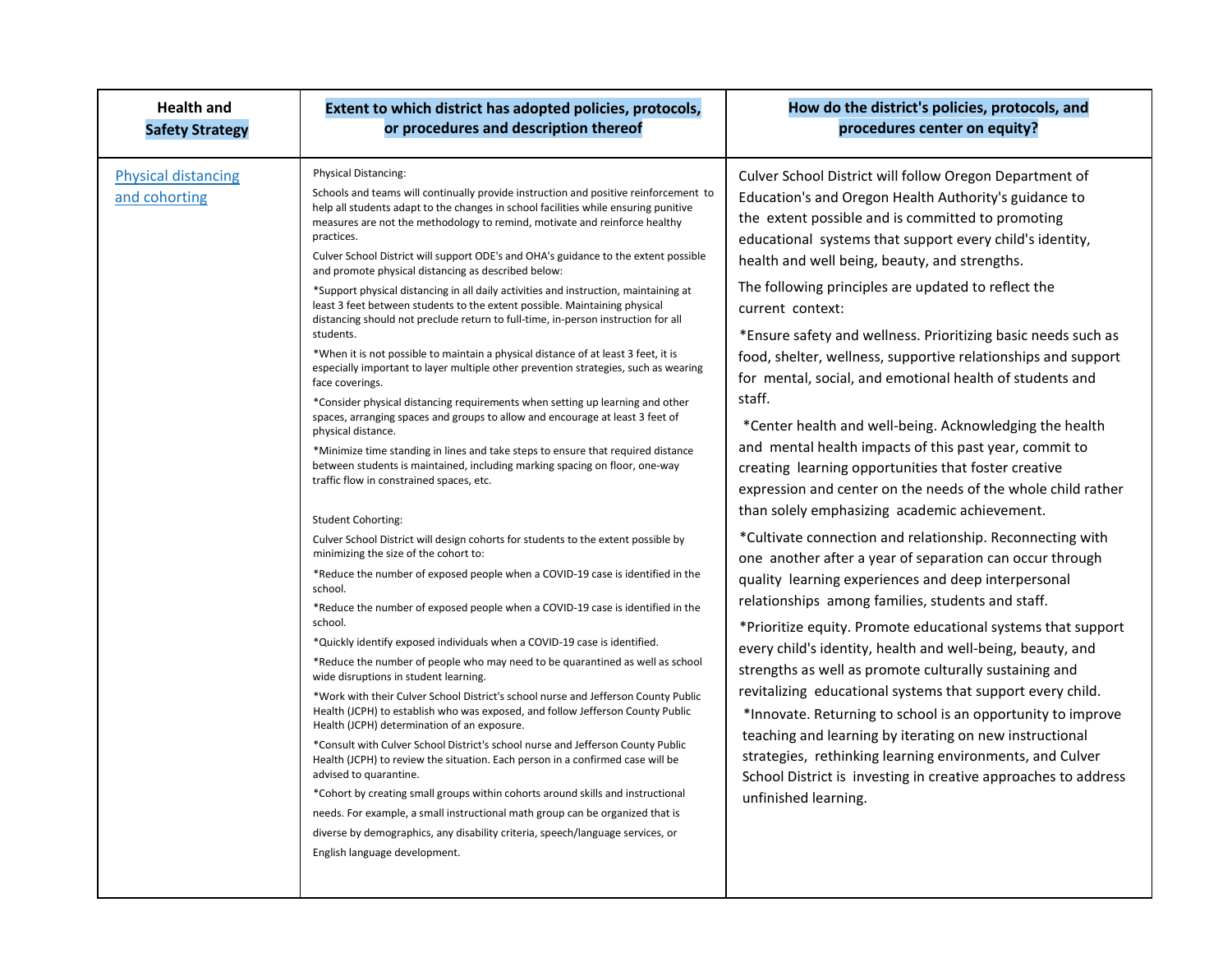### Page **13** of **21**

| <b>Health and</b>        | Extent to which district has adopted policies, protocols,                                                                                                                                                                                                                                                                                                                                                                                                                                                                                                                                                                                                                                                                                                                                                                                                                                                                                                                                                                                                                                                                          | How do the district's policies, protocols, and                                                                                                                                                                                                                                                                                                                                                                                                                                                                                                                                                                                                                                                                                                                                                                                                                                                                                                                                                                                                                                                                                                                                                                                                                                                                                                                                                                                                                                                                                                                                                                                                     |
|--------------------------|------------------------------------------------------------------------------------------------------------------------------------------------------------------------------------------------------------------------------------------------------------------------------------------------------------------------------------------------------------------------------------------------------------------------------------------------------------------------------------------------------------------------------------------------------------------------------------------------------------------------------------------------------------------------------------------------------------------------------------------------------------------------------------------------------------------------------------------------------------------------------------------------------------------------------------------------------------------------------------------------------------------------------------------------------------------------------------------------------------------------------------|----------------------------------------------------------------------------------------------------------------------------------------------------------------------------------------------------------------------------------------------------------------------------------------------------------------------------------------------------------------------------------------------------------------------------------------------------------------------------------------------------------------------------------------------------------------------------------------------------------------------------------------------------------------------------------------------------------------------------------------------------------------------------------------------------------------------------------------------------------------------------------------------------------------------------------------------------------------------------------------------------------------------------------------------------------------------------------------------------------------------------------------------------------------------------------------------------------------------------------------------------------------------------------------------------------------------------------------------------------------------------------------------------------------------------------------------------------------------------------------------------------------------------------------------------------------------------------------------------------------------------------------------------|
| <b>Safety Strategy</b>   | or procedures and description thereof                                                                                                                                                                                                                                                                                                                                                                                                                                                                                                                                                                                                                                                                                                                                                                                                                                                                                                                                                                                                                                                                                              | procedures center on equity?                                                                                                                                                                                                                                                                                                                                                                                                                                                                                                                                                                                                                                                                                                                                                                                                                                                                                                                                                                                                                                                                                                                                                                                                                                                                                                                                                                                                                                                                                                                                                                                                                       |
| Ventilation and air flow | Culver School District will follow ODE's and OHA's guidance<br>to the extent possible to promote effective ventilation and<br>improve the indoor air quality in schools by:<br>*Increasing the amount of fresh outside air that is<br>introduced into the system;<br>*Exhausting air from indoors to the outdoors; and<br>*Cleaning the air that is recirculated indoors with effective<br>filtration methods to remove virus-containing particles<br>from the air.<br>*Increase outdoor ventilation of clean air into indoor<br>spaces.<br>*Consider conducting some activities, meals, and classes<br>outside when reasonable.<br>*Consider use of fans to help move indoor air out open<br>windows.<br>*Operate and maintain local exhaust ventilation systems in<br>kitchens or cooking areas when these spaces are occupied.<br>*If there will be changes in occupancy throughout the day,<br>allow for breaks and cleaning in between groups. *Reduce<br>the size of student cohorts to the extent possible. *Inspect<br>HVAC systems to determine if operate working properly<br>and provide acceptable indoor air quality. | Culver School District will follow Oregon Department of<br>Education's and Oregon Health Authority's guidance to the<br>extent possible and is committed to promoting educational<br>systems that support every child's identity, health and well-<br>being, beauty, and strengths.<br>The following principles are updated to reflect the current<br>context:<br>*Ensure safety and wellness. Prioritizing basic needs such<br>as food, shelter, wellness, supportive relationships and<br>support for mental, social, and emotional health of<br>students and staff.<br>*Center health and well-being. Acknowledging the health<br>and mental health impacts of this past year, commit to<br>creating learning opportunities that foster creative<br>expression and center on the needs of the whole child<br>rather than solely emphasizing academic achievement.<br>*Cultivate connection and relationship. Reconnecting with<br>one another after a year of separation can occur through<br>quality learning experiences and deep interpersonal<br>relationships among families, students and staff.<br>*Prioritize equity. Promote educational systems that<br>support every child's identity, health and well-being,<br>beauty, and strengths as well as promote culturally<br>sustaining and revitalizing educational systems that<br>support every child.<br>*Innovate. Returning to school is an opportunity to improve<br>teaching and learning by iterating on new instructional<br>strategies, rethinking learning environments, and Culver<br>School District is investing in creative approaches to address<br>unfinished learning. |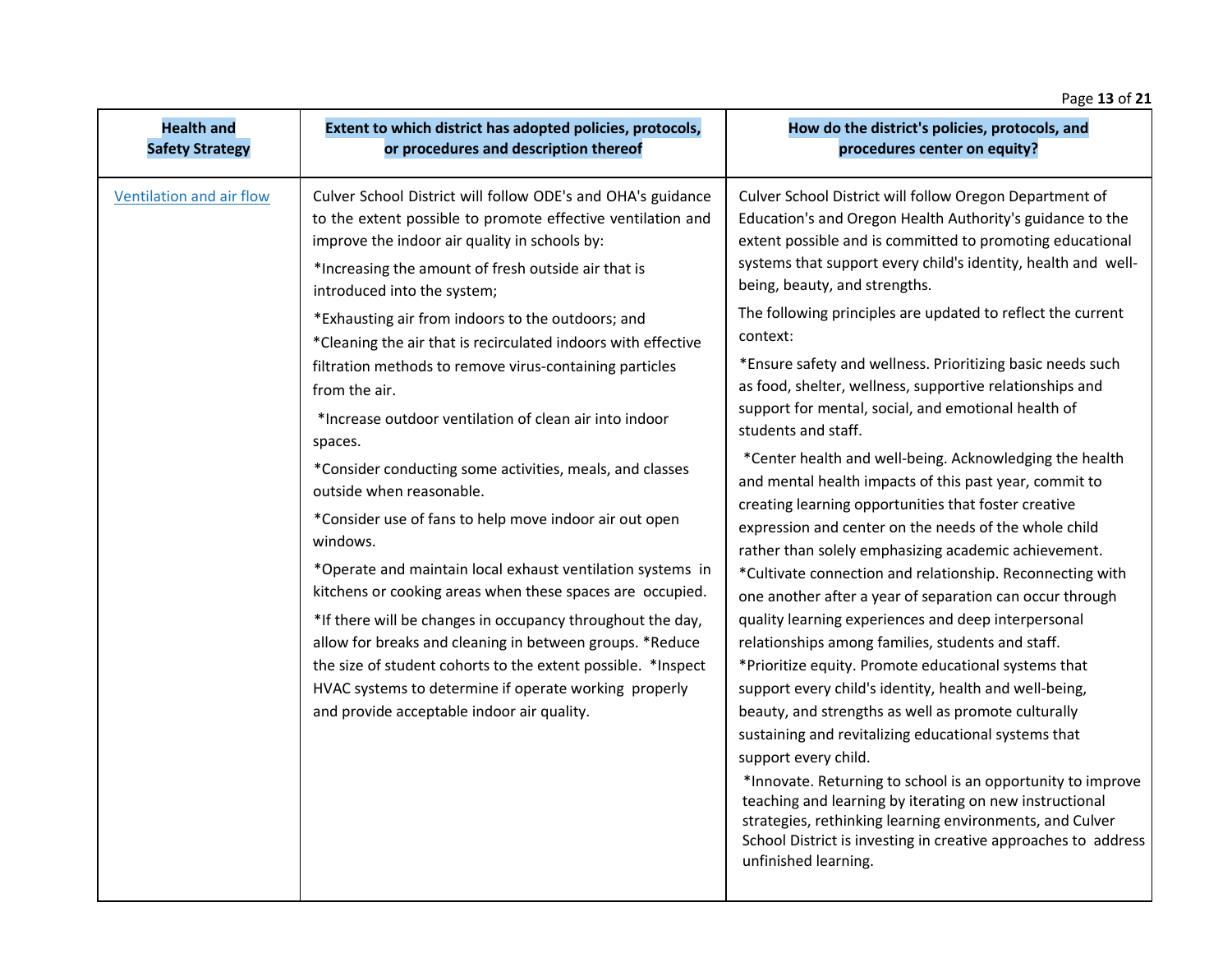#### Page **14** of **21 Health and Safety Strategy Extent to which district has adopted policies, protocols, or procedures and description thereof How do the district's policies, protocols, and procedures center on equity?** Handwashing and respiratory etiquette Culver School District will to follow OHA's and ODE's guidance to the extent possible to create systems to provide access to soap, water and alcohol-based hand sanitizer at the key times named below and that schools prioritize handwashing with soap and water after students or staff use the restroom, including but not limited to: \* Before, during, and after preparing food. \* Before and after eating food. \* Before and after caring for someone who is sick with COVID-19 symptoms, vomiting or diarrhea. \* Before and after treating a cut or wound. \*After using the toilet. \*After changing diapers or cleaning up a child who has used the toilet. \*After blowing your nose, coughing, or sneezing. \*After touching an animal, animal feed, or animal waste. \*After touching garbage. Remind students (with signage and regular verbal reminders from staff) of the importance of respiratory etiquette. Respiratory etiquette means covering coughs and sneezes with an elbow or a tissue. Tissues should be disposed of in a garbage can, then hands washed or sanitized immediately. Culver School District will follow Oregon Department of Education's and Oregon Health Authority's guidance to the extent possible and is committed to promoting educational systems that support every child's identity, health and wellbeing, beauty, and strengths. The following principles are updated to reflect the current context: \*Ensure safety and wellness. Prioritizing basic needs such as food, shelter, wellness, supportive relationships and support for mental, social, and emotional health of students and staff. \*Center health and well-being. Acknowledging the health and mental health impacts of this past year, commit to creating learning opportunities that foster creative expression and center on the needs of the whole child rather than solely emphasizing academic achievement. \*Cultivate connection and relationship. Reconnecting with one another after a year of separation can occur through quality learning experiences and deep interpersonal relationships among families, students and staff. \*Prioritize equity. Promote educational systems that support every child's identity, health and well-being, beauty, and strengths as well as promote culturally sustaining and revitalizing educational systems that support every child. \*Innovate. Returning to school is an opportunity to improve teaching and learning by iterating on new instructional strategies, rethinking learning environments, and Culver School District is investing in creative approaches to address unfinished learning.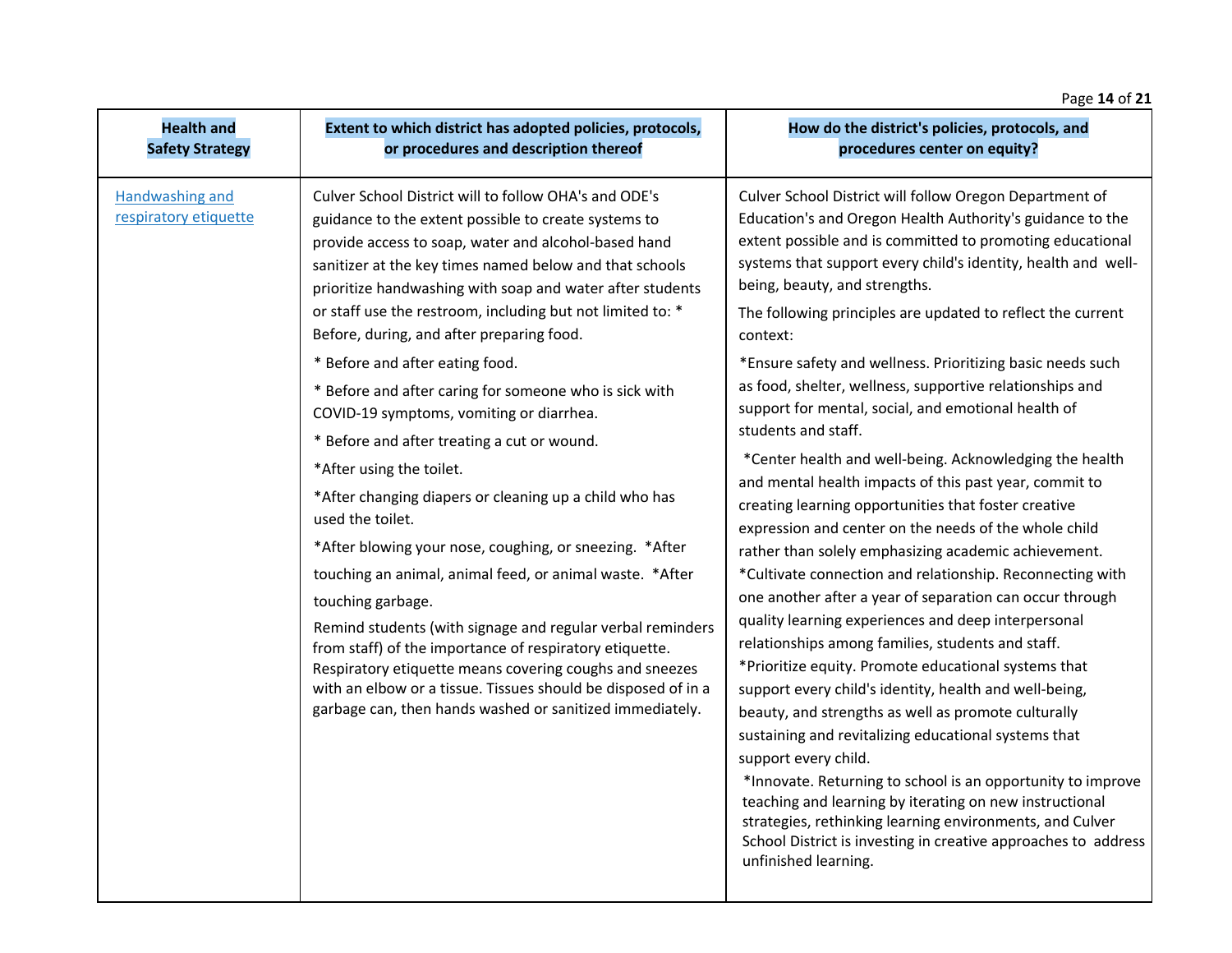### Page **15** of **21**

| <b>Health and</b>                             | Extent to which district has adopted policies, protocols,                                                                                                                                                                                                                                                                                                                                                                                                                                                                                                                                                                                                                                                                                                                                                                                                                                                                                                                                                                                                                                                                          | How do the district's policies, protocols, and                                                                                                                                                                                                                                                                                                                                                                                                                                                                                                                                                                                                                                                                                                                                                                                                                                                                                                                                                                                                                                                                                                                                                                                                                                                                                                                                                                                                                                                                                                                                                                                                     |
|-----------------------------------------------|------------------------------------------------------------------------------------------------------------------------------------------------------------------------------------------------------------------------------------------------------------------------------------------------------------------------------------------------------------------------------------------------------------------------------------------------------------------------------------------------------------------------------------------------------------------------------------------------------------------------------------------------------------------------------------------------------------------------------------------------------------------------------------------------------------------------------------------------------------------------------------------------------------------------------------------------------------------------------------------------------------------------------------------------------------------------------------------------------------------------------------|----------------------------------------------------------------------------------------------------------------------------------------------------------------------------------------------------------------------------------------------------------------------------------------------------------------------------------------------------------------------------------------------------------------------------------------------------------------------------------------------------------------------------------------------------------------------------------------------------------------------------------------------------------------------------------------------------------------------------------------------------------------------------------------------------------------------------------------------------------------------------------------------------------------------------------------------------------------------------------------------------------------------------------------------------------------------------------------------------------------------------------------------------------------------------------------------------------------------------------------------------------------------------------------------------------------------------------------------------------------------------------------------------------------------------------------------------------------------------------------------------------------------------------------------------------------------------------------------------------------------------------------------------|
| <b>Safety Strategy</b>                        | or procedures and description thereof                                                                                                                                                                                                                                                                                                                                                                                                                                                                                                                                                                                                                                                                                                                                                                                                                                                                                                                                                                                                                                                                                              | procedures center on equity?                                                                                                                                                                                                                                                                                                                                                                                                                                                                                                                                                                                                                                                                                                                                                                                                                                                                                                                                                                                                                                                                                                                                                                                                                                                                                                                                                                                                                                                                                                                                                                                                                       |
| Free, on-site COVID-<br>19 diagnostic testing | Culver School District will follow OHA's and ODE's guidance<br>to the extent possible as noted in RSSL-RF (August 3, 2021)<br>to develop and implement a Communicable Disease<br>Management Plan that includes the following: *Exclusion<br>and isolation protocols for sick students and staff identified<br>at the time of arrival or during the school day.<br>*When requested, information will be provided regarding<br>access to available free COVID-19 testing for students and<br>staff with COVID-19 symptoms or exposure through<br>Jefferson County Public Health (JCPH).<br>*Protocols for safely transporting anyone who is sick to<br>their home or to a healthcare facility.<br>*Adherence to school exclusion processes as laid out in<br>ODE's Communicable Disease Guidance for Schools.<br>*Involvement of the school nurse, Jefferson County Public<br>Health (JCPH), and/or staff with related experience in<br>development of protocols and assessment of symptoms.<br>*Recording and monitoring students and staff being isolated<br>or sent home for the Jefferson County Public Health (JCPH)<br>review. | Culver School District will follow Oregon Department of<br>Education's and Oregon Health Authority's guidance to the<br>extent possible and is committed to promoting educational<br>systems that support every child's identity, health and well-<br>being, beauty, and strengths.<br>The following principles are updated to reflect the current<br>context:<br>*Ensure safety and wellness. Prioritizing basic needs such<br>as food, shelter, wellness, supportive relationships and<br>support for mental, social, and emotional health of<br>students and staff.<br>*Center health and well-being. Acknowledging the health<br>and mental health impacts of this past year, commit to<br>creating learning opportunities that foster creative<br>expression and center on the needs of the whole child<br>rather than solely emphasizing academic achievement.<br>*Cultivate connection and relationship. Reconnecting with<br>one another after a year of separation can occur through<br>quality learning experiences and deep interpersonal<br>relationships among families, students and staff.<br>*Prioritize equity. Promote educational systems that<br>support every child's identity, health and well-being,<br>beauty, and strengths as well as promote culturally<br>sustaining and revitalizing educational systems that<br>support every child.<br>*Innovate. Returning to school is an opportunity to improve<br>teaching and learning by iterating on new instructional<br>strategies, rethinking learning environments, and Culver<br>School District is investing in creative approaches to address<br>unfinished learning. |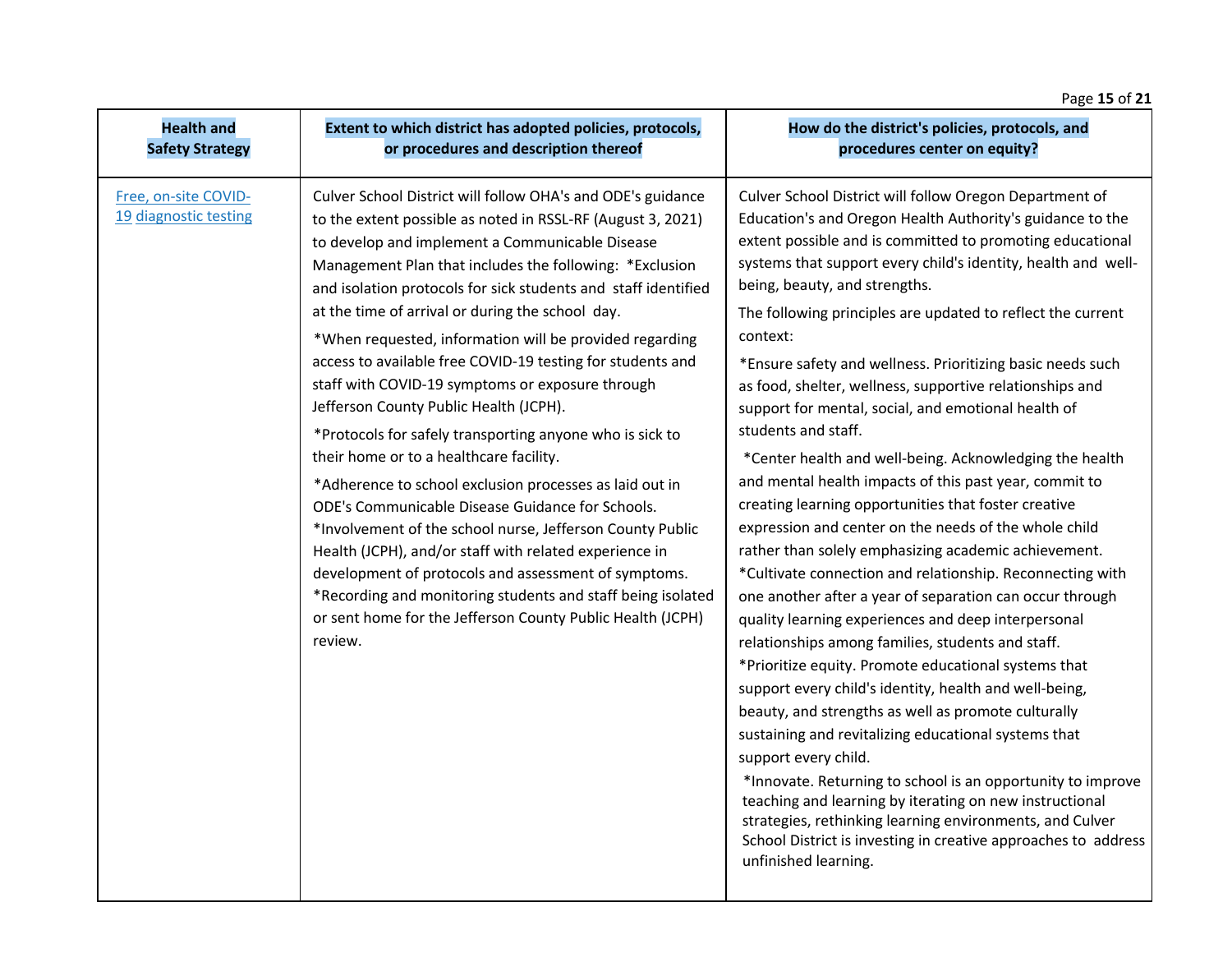### Page **16** of **21**

| <b>Health and</b>                    | Extent to which district has adopted policies, protocols,                                                                                                                                                                                                                                                                                                                                                                                                                                                                                                                                                                                                                                                                                                                                                                                                                                                                                                                                                                                                                                                                         | How do the district's policies, protocols, and                                                                                                                                                                                                                                                                                                                                                                                                                                                                                                                                                                                                                                                                                                                                                                                                                                                                                                                                                                                                                                                                                                                                                                                                                                                                                                                                                                                                                                                                                                                                                                                                     |
|--------------------------------------|-----------------------------------------------------------------------------------------------------------------------------------------------------------------------------------------------------------------------------------------------------------------------------------------------------------------------------------------------------------------------------------------------------------------------------------------------------------------------------------------------------------------------------------------------------------------------------------------------------------------------------------------------------------------------------------------------------------------------------------------------------------------------------------------------------------------------------------------------------------------------------------------------------------------------------------------------------------------------------------------------------------------------------------------------------------------------------------------------------------------------------------|----------------------------------------------------------------------------------------------------------------------------------------------------------------------------------------------------------------------------------------------------------------------------------------------------------------------------------------------------------------------------------------------------------------------------------------------------------------------------------------------------------------------------------------------------------------------------------------------------------------------------------------------------------------------------------------------------------------------------------------------------------------------------------------------------------------------------------------------------------------------------------------------------------------------------------------------------------------------------------------------------------------------------------------------------------------------------------------------------------------------------------------------------------------------------------------------------------------------------------------------------------------------------------------------------------------------------------------------------------------------------------------------------------------------------------------------------------------------------------------------------------------------------------------------------------------------------------------------------------------------------------------------------|
| <b>Safety Strategy</b>               | or procedures and description thereof                                                                                                                                                                                                                                                                                                                                                                                                                                                                                                                                                                                                                                                                                                                                                                                                                                                                                                                                                                                                                                                                                             | procedures center on equity?                                                                                                                                                                                                                                                                                                                                                                                                                                                                                                                                                                                                                                                                                                                                                                                                                                                                                                                                                                                                                                                                                                                                                                                                                                                                                                                                                                                                                                                                                                                                                                                                                       |
| <b>COVID-19 screening</b><br>testing | Culver School District will follow OHA's and ODE's guidance<br>to the extent possible as noted in RSSL-RF (August 3, 2021)<br>to develop and implement a Communicable Disease<br>Management Plan that includes the following: *Exclusion<br>and isolation protocols for sick students and staff identified<br>at the time of arrival or during the school day.<br>*When requested, information will be provided regarding<br>access to available free COVID-19 testing for students and<br>staff with COVID-19 symptoms or exposure through<br>Jefferson County Public Health (JCPH).<br>*Protocols for safely transporting anyone who is sick to<br>their home or to a healthcare facility.<br>*Adherence to school exclusion processes as laid out in<br>ODE's Communicable Disease Guidance for Schools.<br>*Involvement of the school nurse, Jefferson County Public<br>Health (JCPH), and/or staff with related experience in<br>development of protocols and assessment of symptoms.<br>*Recording and monitoring students and staff being isolated<br>or sent home for the Jefferson County Pubic Health (JCPH)<br>review. | Culver School District will follow Oregon Department of<br>Education's and Oregon Health Authority's guidance to the<br>extent possible and is committed to promoting educational<br>systems that support every child's identity, health and well-<br>being, beauty, and strengths.<br>The following principles are updated to reflect the current<br>context:<br>*Ensure safety and wellness. Prioritizing basic needs such<br>as food, shelter, wellness, supportive relationships and<br>support for mental, social, and emotional health of<br>students and staff.<br>*Center health and well-being. Acknowledging the health<br>and mental health impacts of this past year, commit to<br>creating learning opportunities that foster creative<br>expression and center on the needs of the whole child<br>rather than solely emphasizing academic achievement.<br>*Cultivate connection and relationship. Reconnecting with<br>one another after a year of separation can occur through<br>quality learning experiences and deep interpersonal<br>relationships among families, students and staff.<br>*Prioritize equity. Promote educational systems that<br>support every child's identity, health and well-being,<br>beauty, and strengths as well as promote culturally<br>sustaining and revitalizing educational systems that<br>support every child.<br>*Innovate. Returning to school is an opportunity to improve<br>teaching and learning by iterating on new instructional<br>strategies, rethinking learning environments, and Culver<br>School District is investing in creative approaches to address<br>unfinished learning. |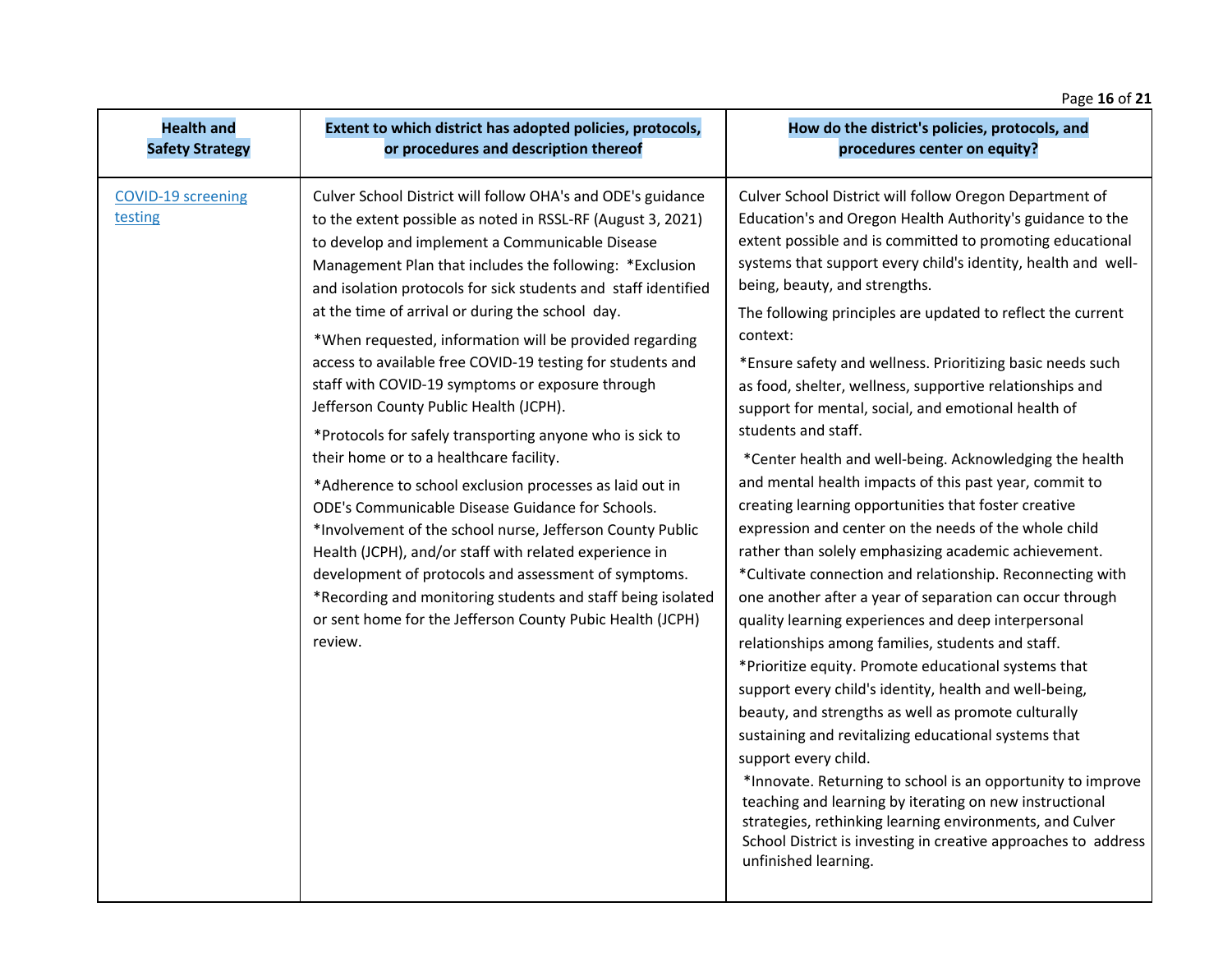### Page **17** of **21**

| <b>Health and</b>                     | Extent to which district has adopted policies, protocols,                                                                                                                                                                                                                                                                                                                                                                                                                                                                                                                                                                                                                                                                                                                                                                                                                                                                                                                                                                                                                                                                         | How do the district's policies, protocols, and                                                                                                                                                                                                                                                                                                                                                                                                                                                                                                                                                                                                                                                                                                                                                                                                                                                                                                                                                                                                                                                                                                                                                                                                                                                                                                                                                                                                                                                                                                                                                                                                     |
|---------------------------------------|-----------------------------------------------------------------------------------------------------------------------------------------------------------------------------------------------------------------------------------------------------------------------------------------------------------------------------------------------------------------------------------------------------------------------------------------------------------------------------------------------------------------------------------------------------------------------------------------------------------------------------------------------------------------------------------------------------------------------------------------------------------------------------------------------------------------------------------------------------------------------------------------------------------------------------------------------------------------------------------------------------------------------------------------------------------------------------------------------------------------------------------|----------------------------------------------------------------------------------------------------------------------------------------------------------------------------------------------------------------------------------------------------------------------------------------------------------------------------------------------------------------------------------------------------------------------------------------------------------------------------------------------------------------------------------------------------------------------------------------------------------------------------------------------------------------------------------------------------------------------------------------------------------------------------------------------------------------------------------------------------------------------------------------------------------------------------------------------------------------------------------------------------------------------------------------------------------------------------------------------------------------------------------------------------------------------------------------------------------------------------------------------------------------------------------------------------------------------------------------------------------------------------------------------------------------------------------------------------------------------------------------------------------------------------------------------------------------------------------------------------------------------------------------------------|
| <b>Safety Strategy</b>                | or procedures and description thereof                                                                                                                                                                                                                                                                                                                                                                                                                                                                                                                                                                                                                                                                                                                                                                                                                                                                                                                                                                                                                                                                                             | procedures center on equity?                                                                                                                                                                                                                                                                                                                                                                                                                                                                                                                                                                                                                                                                                                                                                                                                                                                                                                                                                                                                                                                                                                                                                                                                                                                                                                                                                                                                                                                                                                                                                                                                                       |
| <b>Public health</b><br>communication | Culver School District will follow OHA's and ODE's guidance<br>to the extent possible as noted in RSSL-RF (August 3, 2021)<br>to develop and implement a Communicable Disease<br>Management Plan that includes the following: *Exclusion<br>and isolation protocols for sick students and staff identified<br>at the time of arrival or during the school day.<br>*When requested, information will be provided regarding<br>access to available free COVID-19 testing for students and<br>staff with COVID-19 symptoms or exposure through<br>Jefferson County Public Health (JCPH).<br>*Protocols for safely transporting anyone who is sick to<br>their home or to a healthcare facility.<br>*Adherence to school exclusion processes as laid out in<br>ODE's Communicable Disease Guidance for Schools.<br>*Involvement of the school nurse, Jefferson County Public<br>Health (JCPH), and/or staff with related experience in<br>development of protocols and assessment of symptoms.<br>*Recording and monitoring students and staff being isolated<br>or sent home for the Jefferson County Pubic Health (JCPH)<br>review. | Culver School District will follow Oregon Department of<br>Education's and Oregon Health Authority's guidance to the<br>extent possible and is committed to promoting educational<br>systems that support every child's identity, health and well-<br>being, beauty, and strengths.<br>The following principles are updated to reflect the current<br>context:<br>*Ensure safety and wellness. Prioritizing basic needs such<br>as food, shelter, wellness, supportive relationships and<br>support for mental, social, and emotional health of<br>students and staff.<br>*Center health and well-being. Acknowledging the health<br>and mental health impacts of this past year, commit to<br>creating learning opportunities that foster creative<br>expression and center on the needs of the whole child<br>rather than solely emphasizing academic achievement.<br>*Cultivate connection and relationship. Reconnecting with<br>one another after a year of separation can occur through<br>quality learning experiences and deep interpersonal<br>relationships among families, students and staff.<br>*Prioritize equity. Promote educational systems that<br>support every child's identity, health and well-being,<br>beauty, and strengths as well as promote culturally<br>sustaining and revitalizing educational systems that<br>support every child.<br>*Innovate. Returning to school is an opportunity to improve<br>teaching and learning by iterating on new instructional<br>strategies, rethinking learning environments, and Culver<br>School District is investing in creative approaches to<br>address unfinished learning. |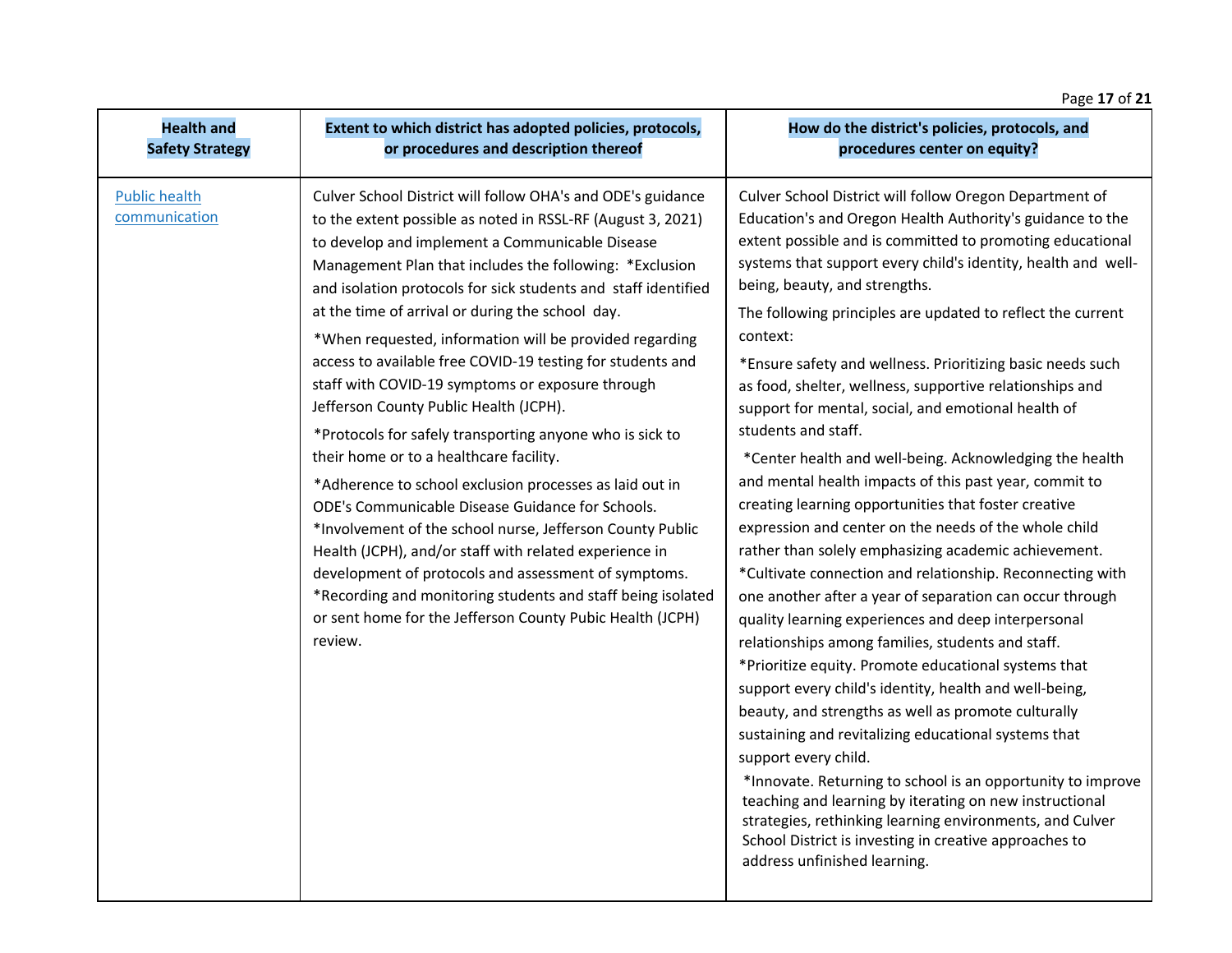### Page **18** of **21**

| <b>Health and</b>                                                                                                                                                                                                                       | Extent to which district has adopted policies, protocols,                                                                                                                                                                                                                                                                                                                                                                                                                                                                                                                                                                                                                                                                                                                                                                                                                                                                                                                                                                                                                                                                         | How do the district's policies, protocols, and                                                                                                                                                                                                                                                                                                                                                                                                                                                                                                                                                                                                                                                                                                                                                                                                                                                                                                                                                                                                                                                                                                                                                                                                                                                                                                                                                                                                                                                                                                                                                                                                     |
|-----------------------------------------------------------------------------------------------------------------------------------------------------------------------------------------------------------------------------------------|-----------------------------------------------------------------------------------------------------------------------------------------------------------------------------------------------------------------------------------------------------------------------------------------------------------------------------------------------------------------------------------------------------------------------------------------------------------------------------------------------------------------------------------------------------------------------------------------------------------------------------------------------------------------------------------------------------------------------------------------------------------------------------------------------------------------------------------------------------------------------------------------------------------------------------------------------------------------------------------------------------------------------------------------------------------------------------------------------------------------------------------|----------------------------------------------------------------------------------------------------------------------------------------------------------------------------------------------------------------------------------------------------------------------------------------------------------------------------------------------------------------------------------------------------------------------------------------------------------------------------------------------------------------------------------------------------------------------------------------------------------------------------------------------------------------------------------------------------------------------------------------------------------------------------------------------------------------------------------------------------------------------------------------------------------------------------------------------------------------------------------------------------------------------------------------------------------------------------------------------------------------------------------------------------------------------------------------------------------------------------------------------------------------------------------------------------------------------------------------------------------------------------------------------------------------------------------------------------------------------------------------------------------------------------------------------------------------------------------------------------------------------------------------------------|
| <b>Safety Strategy</b>                                                                                                                                                                                                                  | or procedures and description thereof                                                                                                                                                                                                                                                                                                                                                                                                                                                                                                                                                                                                                                                                                                                                                                                                                                                                                                                                                                                                                                                                                             | procedures center on equity?                                                                                                                                                                                                                                                                                                                                                                                                                                                                                                                                                                                                                                                                                                                                                                                                                                                                                                                                                                                                                                                                                                                                                                                                                                                                                                                                                                                                                                                                                                                                                                                                                       |
| Isolation:<br>Health care and a<br>designated space that is<br>appropriately<br>supervised and<br>adequately equipped<br>for providing first aid<br>and isolating the sick or<br>injured child are<br>required by OAR 581-<br>022-2220. | Culver School District will follow OHA's and ODE's guidance<br>to the extent possible as noted in RSSL-RF (August 3, 2021)<br>to develop and implement a Communicable Disease<br>Management Plan that includes the following: *Exclusion<br>and isolation protocols for sick students and staff<br>identified at the time of arrival or during the school day.<br>*When requested, information will be provided regarding<br>access to available free COVID-19 testing for students and<br>staff with COVID-19 symptoms or exposure through<br>Jefferson County Public Health (JCPH).<br>*Protocols for safely transporting anyone who is sick to<br>their home or to a healthcare facility.<br>*Adherence to school exclusion processes as laid out in<br>ODE's Communicable Disease Guidance for Schools.<br>*Involvement of the school nurse, Jefferson County Public<br>Health (JCPH), and/or staff with related experience in<br>development of protocols and assessment of symptoms.<br>*Recording and monitoring students and staff being isolated<br>or sent home for the Jefferson County Pubic Health (JCPH)<br>review. | Culver School District will follow Oregon Department of<br>Education's and Oregon Health Authority's guidance to the<br>extent possible and is committed to promoting educational<br>systems that support every child's identity, health and well-<br>being, beauty, and strengths.<br>The following principles are updated to reflect the current<br>context:<br>*Ensure safety and wellness. Prioritizing basic needs such<br>as food, shelter, wellness, supportive relationships and<br>support for mental, social, and emotional health of<br>students and staff.<br>*Center health and well-being. Acknowledging the health<br>and mental health impacts of this past year, commit to<br>creating learning opportunities that foster creative<br>expression and center on the needs of the whole child<br>rather than solely emphasizing academic achievement.<br>*Cultivate connection and relationship. Reconnecting with<br>one another after a year of separation can occur through<br>quality learning experiences and deep interpersonal<br>relationships among families, students and staff.<br>*Prioritize equity. Promote educational systems that<br>support every child's identity, health and well-being,<br>beauty, and strengths as well as promote culturally<br>sustaining and revitalizing educational systems that<br>support every child.<br>*Innovate. Returning to school is an opportunity to improve<br>teaching and learning by iterating on new instructional<br>strategies, rethinking learning environments, and Culver<br>School District is investing in creative approaches to address<br>unfinished learning. |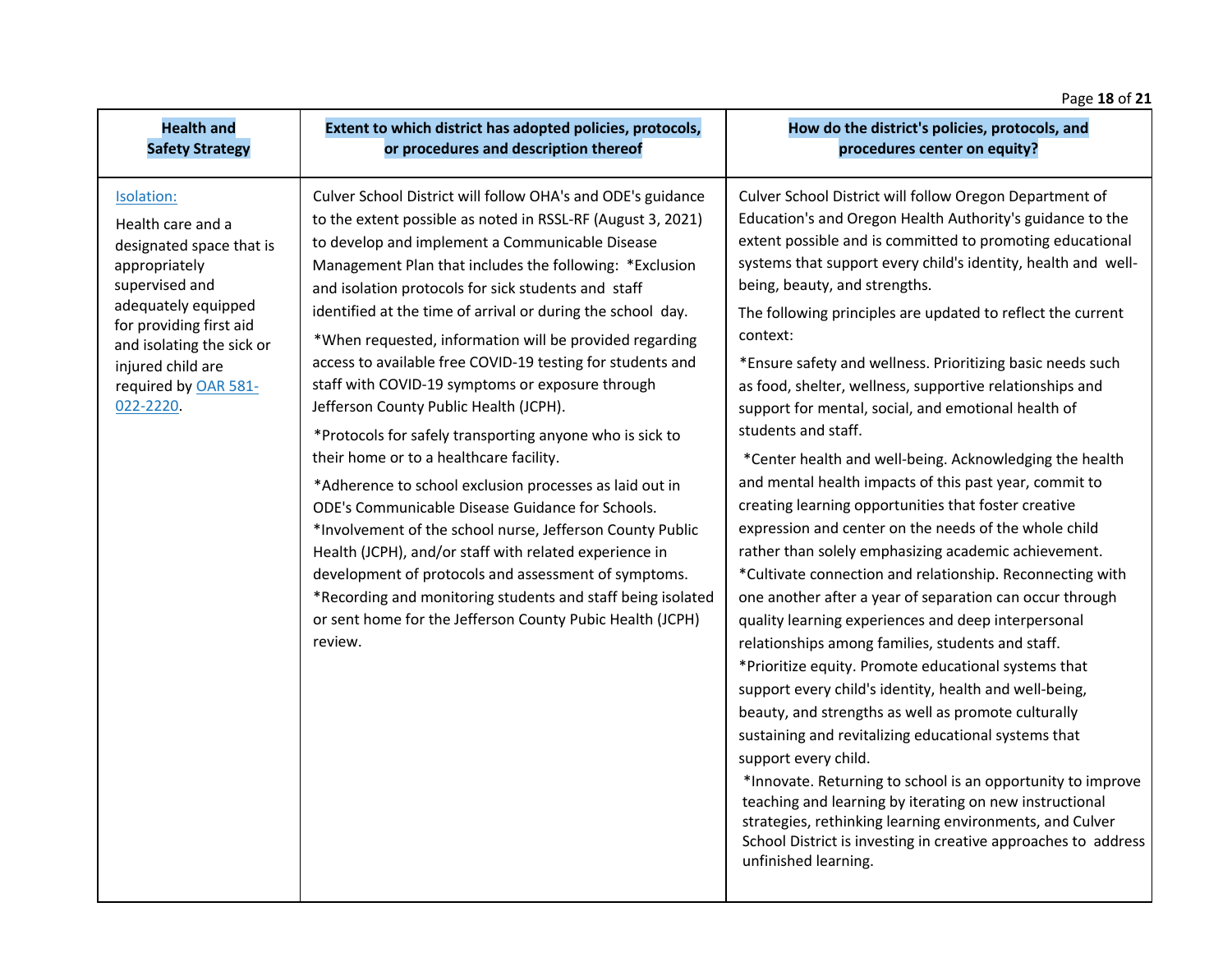### Page **19** of **21**

| <b>Health and</b><br><b>Safety Strategy</b>                                                                                                                                                             | Extent to which district has adopted policies, protocols,<br>or procedures and description thereof                                                                                                                                                                                                                                                                                                                                                      | How do the district's policies, protocols, and<br>procedures center on equity?                                                                                                                                                                                                                                                                                                                                                                                                                                                                                                                                                                                                                                                                                                                                                                                                                                                                                                                                                                                           |
|---------------------------------------------------------------------------------------------------------------------------------------------------------------------------------------------------------|---------------------------------------------------------------------------------------------------------------------------------------------------------------------------------------------------------------------------------------------------------------------------------------------------------------------------------------------------------------------------------------------------------------------------------------------------------|--------------------------------------------------------------------------------------------------------------------------------------------------------------------------------------------------------------------------------------------------------------------------------------------------------------------------------------------------------------------------------------------------------------------------------------------------------------------------------------------------------------------------------------------------------------------------------------------------------------------------------------------------------------------------------------------------------------------------------------------------------------------------------------------------------------------------------------------------------------------------------------------------------------------------------------------------------------------------------------------------------------------------------------------------------------------------|
| <b>Exclusion: School</b><br>administrators are<br>required to exclude<br>staff and students from<br>school whom they have<br>reason to suspect have<br>been<br>exposed to COVID-19.<br>OAR 333-019-0010 | Culver School District will follow OHA's and ODE's guidance<br>to the extent possible as noted in RSSL-RF (August 3, 2021)<br>to develop and implement a Communicable Disease<br>Management Plan that includes the following:                                                                                                                                                                                                                           | Culver School District will follow Oregon Department of<br>Education's and Oregon Health Authority's guidance to the<br>extent possible and is committed to promoting educational<br>systems that support every child's identity, health and well-<br>being, beauty, and strengths.                                                                                                                                                                                                                                                                                                                                                                                                                                                                                                                                                                                                                                                                                                                                                                                      |
|                                                                                                                                                                                                         |                                                                                                                                                                                                                                                                                                                                                                                                                                                         | The following principles are updated to reflect the current<br>context:                                                                                                                                                                                                                                                                                                                                                                                                                                                                                                                                                                                                                                                                                                                                                                                                                                                                                                                                                                                                  |
|                                                                                                                                                                                                         | *Exclusion and isolation protocols for sick students and staff<br>identified at the time of arrival or during the school day<br>following the 5 day exclusion as well as the Test to Stay                                                                                                                                                                                                                                                               | *Ensure safety and wellness. Prioritizing basic needs such<br>as food, shelter, wellness, supportive relationships and<br>support for mental, social, and emotional health of<br>students and staff.                                                                                                                                                                                                                                                                                                                                                                                                                                                                                                                                                                                                                                                                                                                                                                                                                                                                     |
|                                                                                                                                                                                                         | protocols.<br>*When requested, information will be provided regarding<br>access to available free COVID-19 testing for students and<br>staff with COVID-19 symptoms or exposure through<br>Jefferson County Public Health (JCPH).<br>*Protocols for safely transporting anyone who is sick to their<br>home or to a healthcare facility.<br>*Adherence to school exclusion processes as laid out in<br>ODE's Communicable Disease Guidance for Schools. | *Center health and well-being. Acknowledging the health<br>and mental health impacts of this past year, commit to<br>creating learning opportunities that foster creative<br>expression and center on the needs of the whole child<br>rather than solely emphasizing academic achievement.<br>*Cultivate connection and relationship. Reconnecting with<br>one another after a year of separation can occur through<br>quality learning experiences and deep interpersonal<br>relationships among families, students and staff.<br>*Prioritize equity. Promote educational systems that<br>support every child's identity, health and well-being,<br>beauty, and strengths as well as promote culturally<br>sustaining and revitalizing educational systems that<br>support every child.<br>*Innovate. Returning to school is an opportunity to improve<br>teaching and learning by iterating on new instructional<br>strategies, rethinking learning environments, and Culver<br>School District is investing in creative approaches to address<br>unfinished learning. |